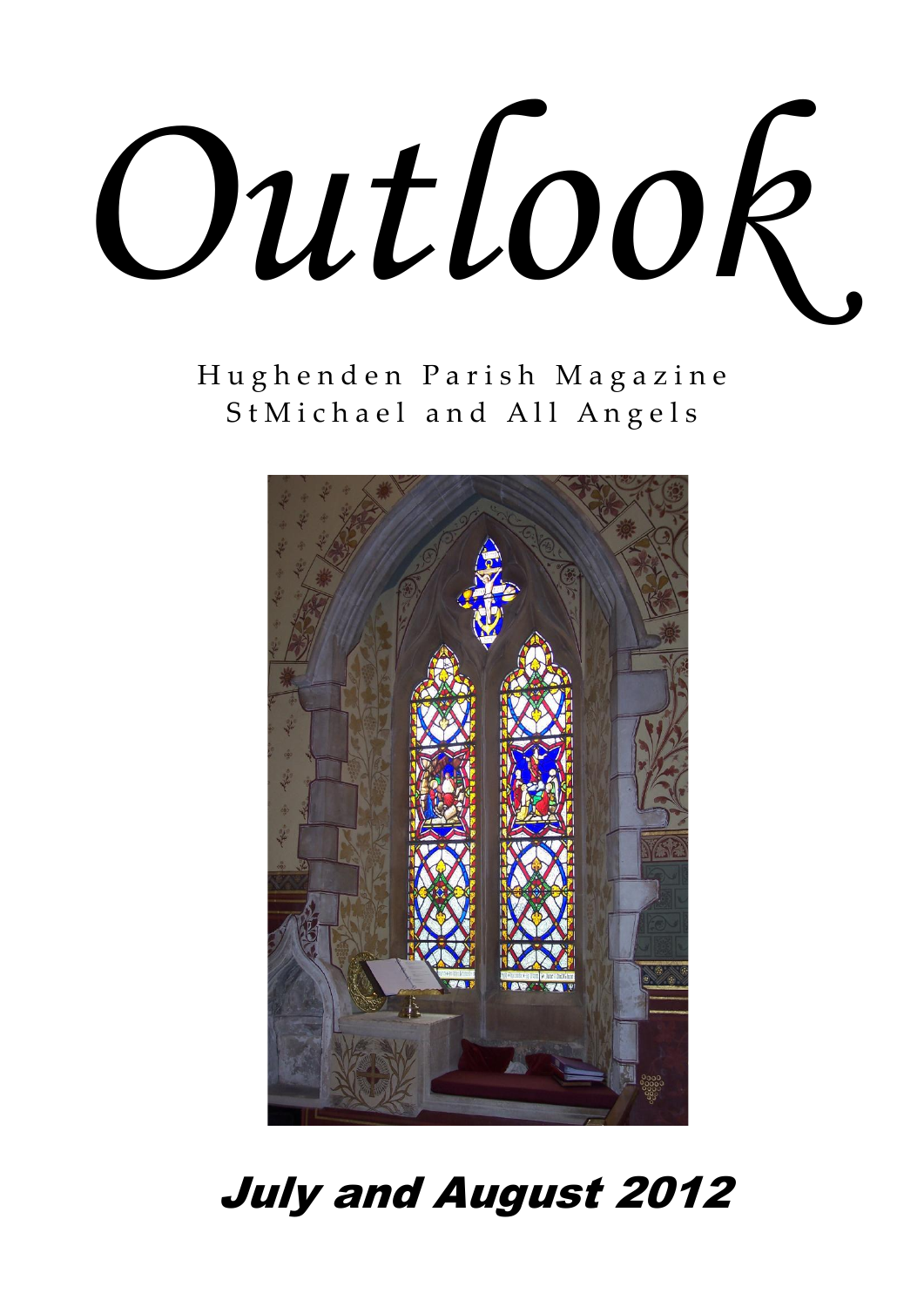### **Welcome**

The fact that you are reading these words suggests that you are a new reader of this magazine. Either you are a newcomer to this area or you are a visitor.

If you are a visitor, we hope that you have enjoyed your visit to our church; that you have found it interesting, instructive and conducive to prayer. If you are going to be here at one of our regular service times, we hope that you will join us in the worship of God and we ask that you take our greetings back to your own church.

If you are new to this Parish, we bid you welcome and invite you to join us and share in the fellowship of God's family in Hughenden. This magazine gives details of the regular times of worship here. We hope that you will find something to meet your spiritual needs. The printed word is cold and remote and we would like to make personal contact with you, so please leave your name and address in the box at the back of the church.

Whoever you are who reads these words, may God bless you, sustain you and protect you, your family and friends, now and always.

\_\_\_\_\_\_\_\_\_\_\_\_\_\_\_\_\_\_\_\_\_\_\_\_\_\_\_\_\_\_\_

### *Outlook*

| <b>Editorial team</b> | <b>Sylvia Clark</b>          |
|-----------------------|------------------------------|
|                       | <b>Bob &amp; Jane Tucker</b> |
|                       | Christopher & Jane Tyrer     |
|                       | <b>Tony Dodd</b>             |
| Printing              | Norman Pulley and team       |
| Front cover picture   | St Michael and All Angels    |
|                       | Church, Hughenden taken      |
|                       | by Jane Tucker               |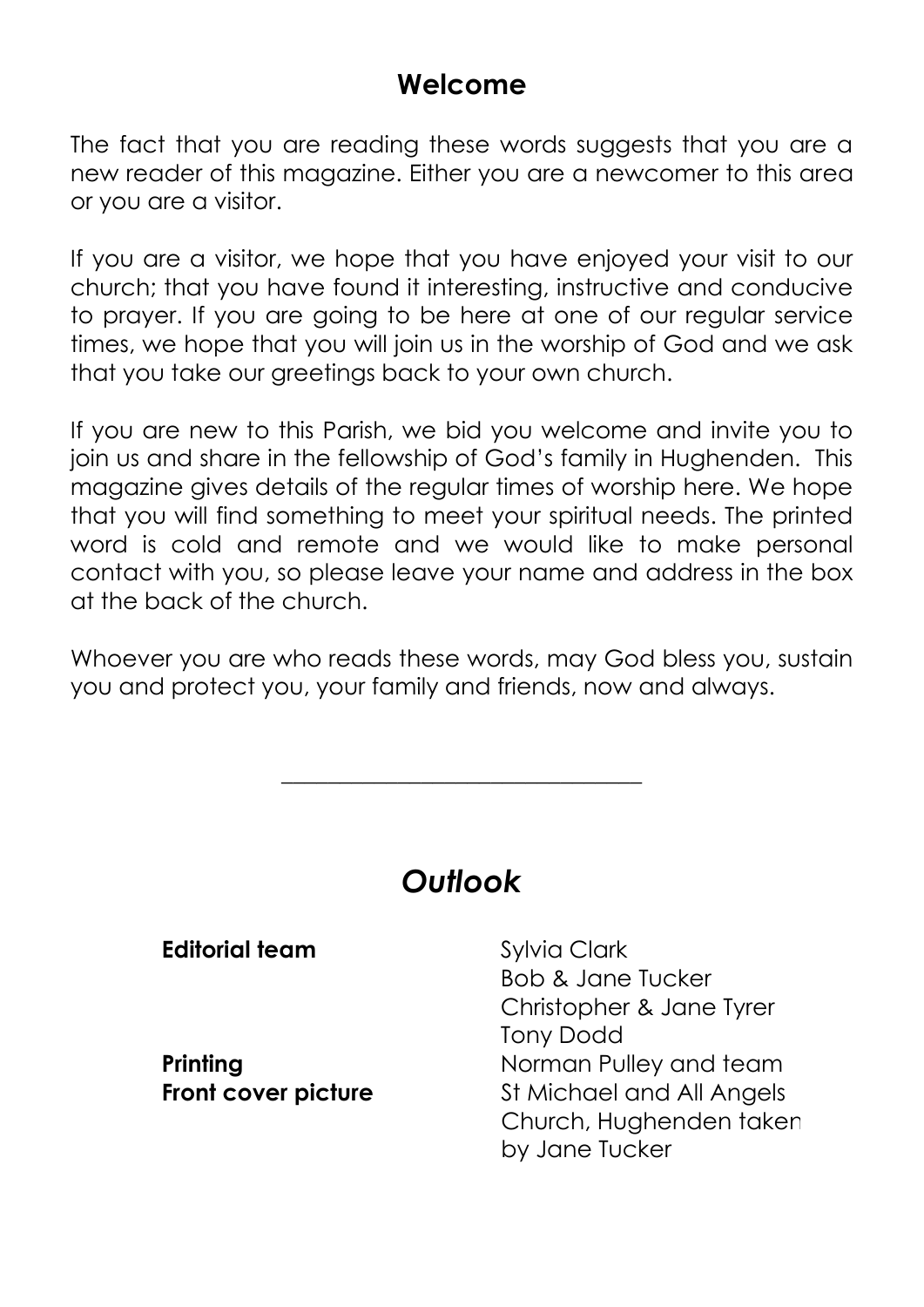# **July and August 2012**

# **Dear Readers,**

I wonder how often each of us stops and 'counts our blessings'?? We are VERY good at complaining about almost anything; for example the weather, - too much rain/too cold/too hot/drought etc. etc.; other people's behaviour – stand-offish/too friendly/unhelpful/ rude/over-bearing etc. etc. But in every situation there are blessings to be found if only we open our eyes to them. It's been raining so that means we don't have to water the garden; I have been unwell, but I have found out how many friends I have who wanted to help/visit /send cards etc.; the dishwasher has broken down, so whilst standing at the kitchen sink washing up by hand, I have had the opportunity to observe more closely the birds that visit our bird feeders – what a joy!!

In the same vein, the Youth Task Group have been counting the blessings of growing numbers of children joining in with JC Club activities on Sunday mornings at 10.45; but that means we need some more people to volunteer to join the team of leaders. Yes, I know you are all busy and being a leader takes a bit of time, BUT the blessings gained far outweigh the effort put in. As someone who has been working with children on Sunday mornings in this church and others, for about 30 years, I ALWAYS come out of a session having learned something from the children. See the article in this magazine for more about JC Club.

We cannot complete this edition of the magazine without reference to the Olympics!! In the Prayer Points, from this months "24/7 Prayer for Wycombe", my attention was brought to the 70 Day Prayer Relay which is accompanying the Torch Relay – get more details from [www.morethangold.org.uk](http://www.morethangold.org.uk/) and don't forget that the torch is in this area on 9<sup>th</sup> and 10<sup>th</sup> July.

I hope that you can find some blessings to count during the next two months!

> **Jane and Bob Tucker Editors**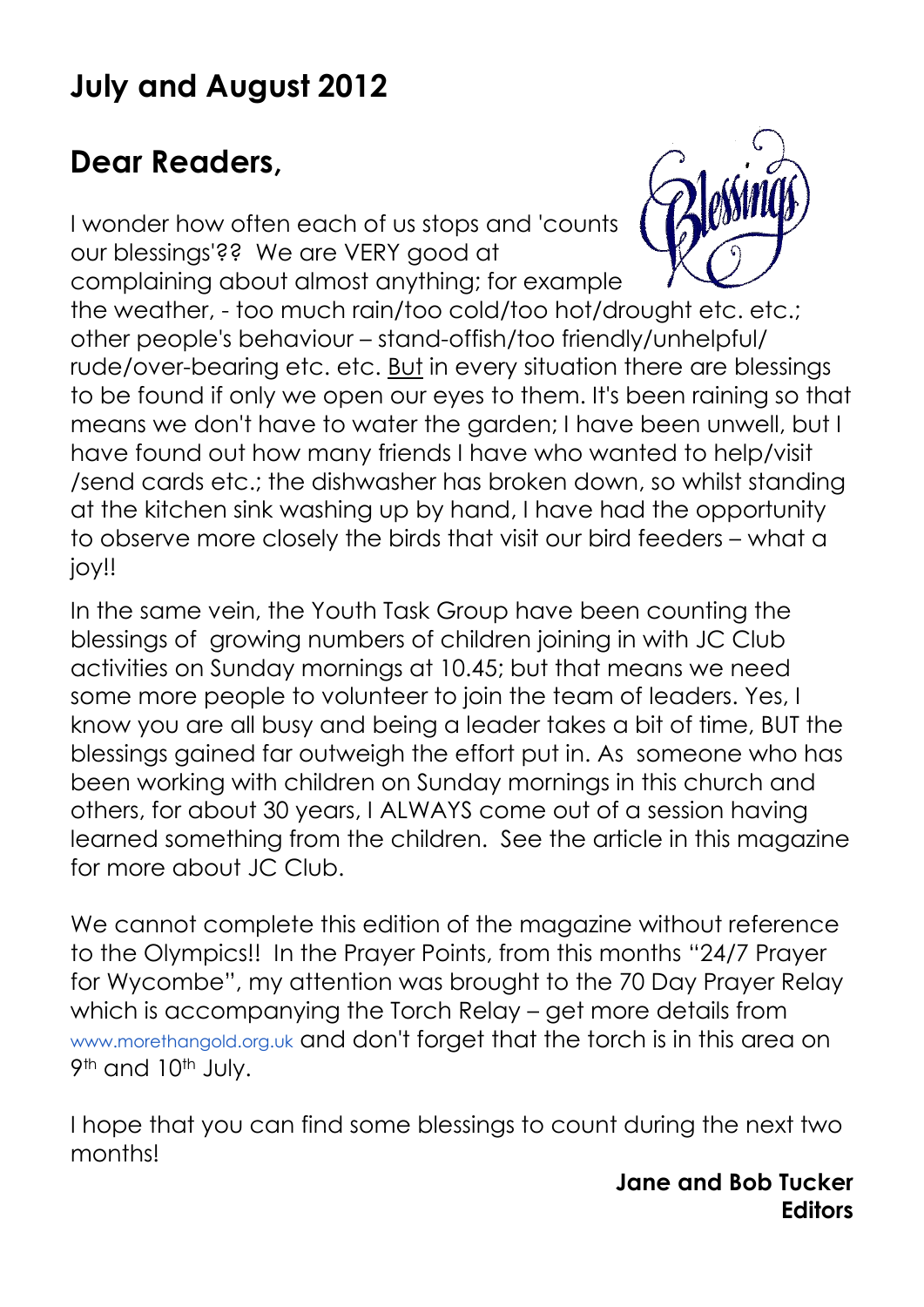## **From the Curate's House July 2012**

By the time you read this, I will have completed my first year of 'curacy' as 'deacon' at St. Michael and All Angels. What an incredible year it has been for me. I do appreciate that as 'curate' I have the best role, with the opportunity to try lots of things out, without the responsibility that Simon has of ultimately being in charge. It has been a real privilege to get to know so many members of the church over the year. Thank you all for your patience as I continue to ask you to remind me of your names! As a church family, it has been lovely to celebrate good times together, wedding anniversaries, birthdays, baptisms and weddings. We have also faced times of sadness and my thoughts turn to those who continue to struggle with illness and those who grieve the loss of loved ones. If asked to pick a few highlights of the year, what would they be? Telling the Christmas story using chocolate bars for the Cub Service? Seeing the 10.45am worship band grow? Being intellectually stretched by the 'Test of Faith' course? Seeing people grow in faith

through the Alpha Course? The opportunity to speak at Hughenden School and at Pipers Corner? Discovering Evensong? Taking my first Baptism? It must be all of the above and more. As a curate, I am very much still 'in training' with Saturday study days to attend as well as completing modules for a Post Graduate Diploma. My first module on 'Theological Reflection' has been passed (one down and five to go). I am now working on the second module 'Spirituality'. Looking forward to the year ahead: I will have been 'priested' at a service held at RAF Halton on Sunday 24<sup>th</sup> June. The job description of a 'priest' is fairly scary so it's a good job that one does not have to rely on one's own ability! The most visible differences are, that I can now play a fuller role in Communion Services and take weddings.

Here is a snippet from the service held in June:



*With all God's people, they are to tell the story of God's love.*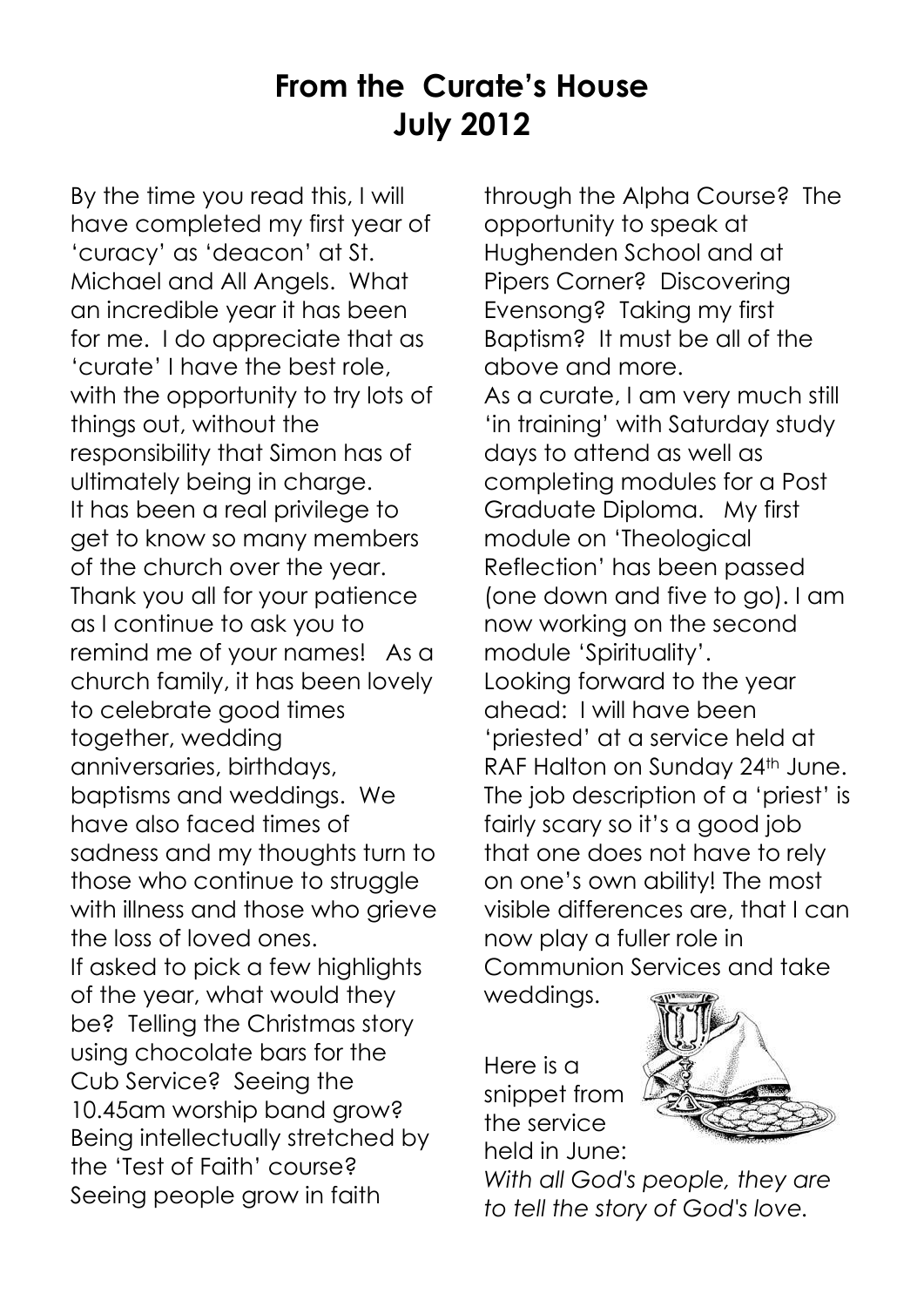*They are to baptise new disciples in the name of the Father, and of the Son, and of the Holy Spirit, and to walk with them in the way of Christ, nurturing them in the faith. They are to unfold the Scriptures, to preach the word in season and out of season, and to declare the mighty acts of God. They are to preside at the Lord's table and lead his people in worship, offering with them a spiritual sacrifice of praise and thanksgiving. They are to bless the people in God's name. They are to resist evil, support the weak, defend the poor, and intercede for all in need. They are to minister to the sick and prepare the dying for their death. Guided by the Spirit, they are to discern and foster the gifts of all God's people that the whole Church may be built up in unity and faith.* I especially like the last part

God's people. When I joined St. Michael's last year, my intention was to see what God was already doing and to join in. There are so many gifted people and it is really encouraging to see God using these gifts in such a variety of ways. There is a real desire to connect and be relevant to the local community. With that in mind, I am especially looking forward to Hughenden Village Day on 14th July, where St. Michael's will have an all age 'Prayer Trail', supported by our Youth Task Group. I would like to take this opportunity to thank everyone at St. Michael's for their welcome, support and encouragement. I have learnt so much in this first year from you all, and I look forward to what the coming year has in store.

#### **Helen**



about fostering the gifts of all

#### **Tiny Tots Informal Service**

3rd Wednesday every month at 1.45 pm All are welcome at this service in church where we have a story, some songs, toys, tea and squash. Do come. **The next service is on 18 July**

**there will be no service in August and for September 'Watch this space'!**



**For details contact Nicky Fairbairn on 01494 520359**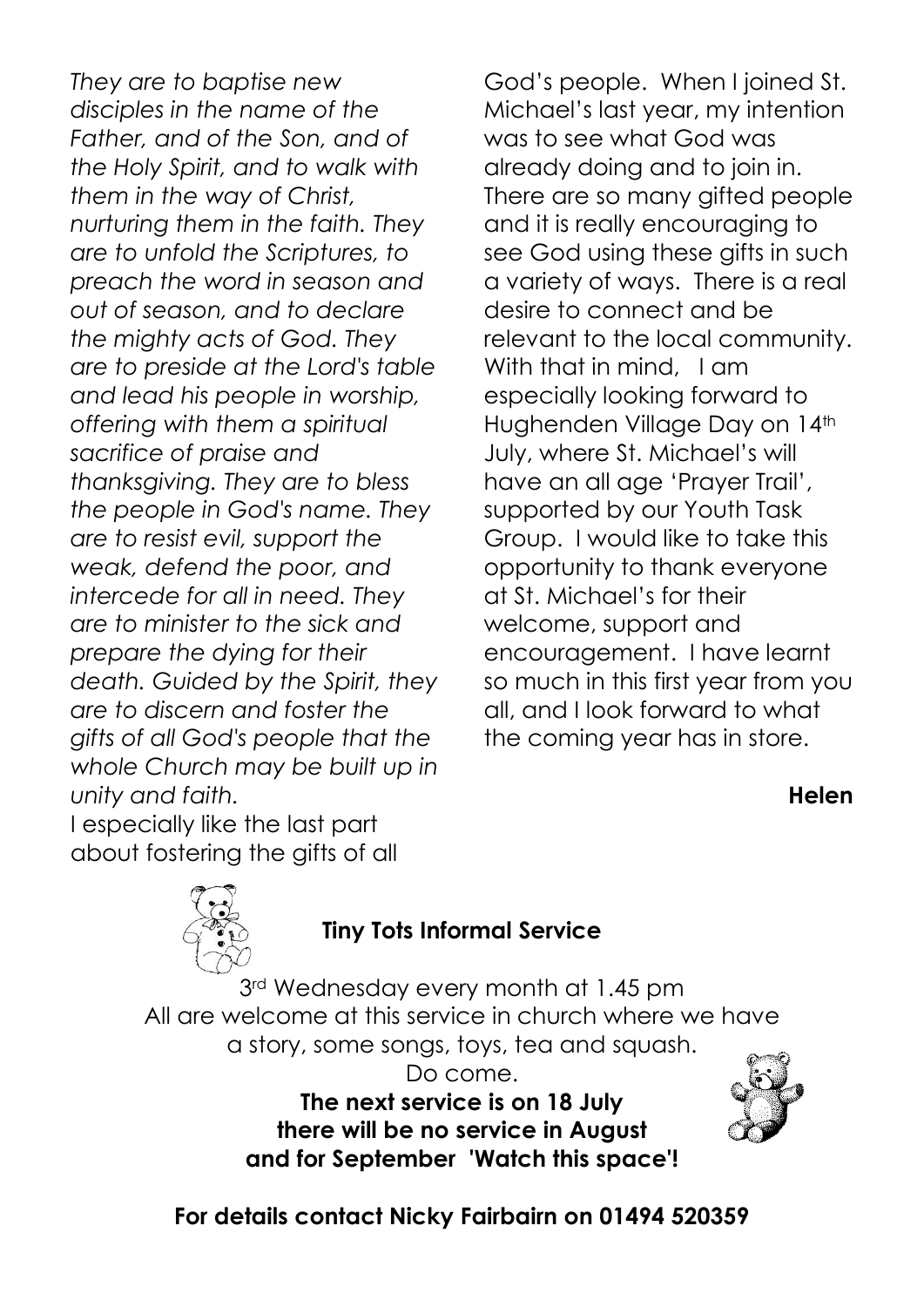

# **TINY TOTS EXCITING NEWS!**

The Tiny Tots informal service is moving! The 18th July (3rd Wednesday) be the final meeting in the present format starting at 1.45pm.

### **From September:**

Hughenden Toddler Group will meet at St. Michael's

- **EVERY WEEK**
- **ON THURSDAYS** starting at 9.30 am
- **IN CHURCH HOUSE** (except for the third Thursday)

On 3rd Thursday when it will be held in Church we will have **TINY TOTS INFORMAL SERVICE,** as part of the morning activities.

This expansion into a weekly, and longer, Toddler Morning has been made possible by combining resources of Hughenden Toddler Group with those of our own Tiny Tots team. All Mums, Dads and Carers (including Grandmas and Grandads) are welcome with the young ones!

Don't forget that the last Tiny Tots is on the 18<sup>th</sup> July when more information with be available.

In the meantime, any queries to Helen Peters (01494 716772), or Nicky Fairbairn (01494 520359).

#### **Helen Peters and Jane Tyrer**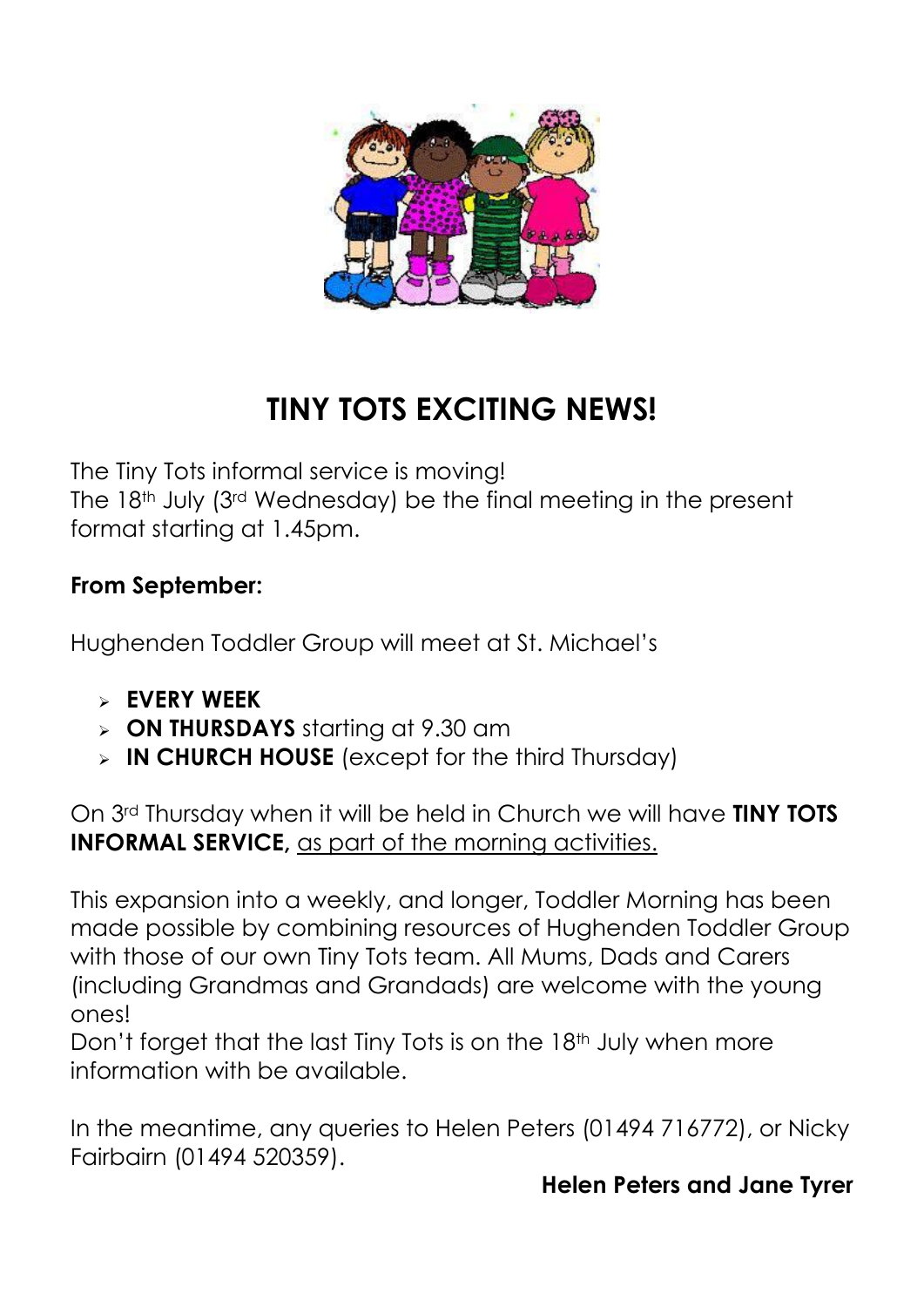# **Hughenden Village Day**

#### **14th July 1-5pm at Village Hall & Recreation Ground**

St. Michael and All Angel's will be at Hughenden Village Day.

Come and visit our 'Children's Caterpillar Prayer Trail', passport in hand, collect stickers and end by creating a beautiful butterfly.



# **Hughenden Mothers' Union RIGHT ROYAL PLOUGHMAN'S LUNCH**

**and**

### **BRING & BUY STALL**

for Mothers' Union Charities **on TUESDAY, 3 JULY 2012 from 12 noon at Church House near St Michael & All Angels Church, Hughenden Park**

**£7 including cake and tea or coffee – pay at the door**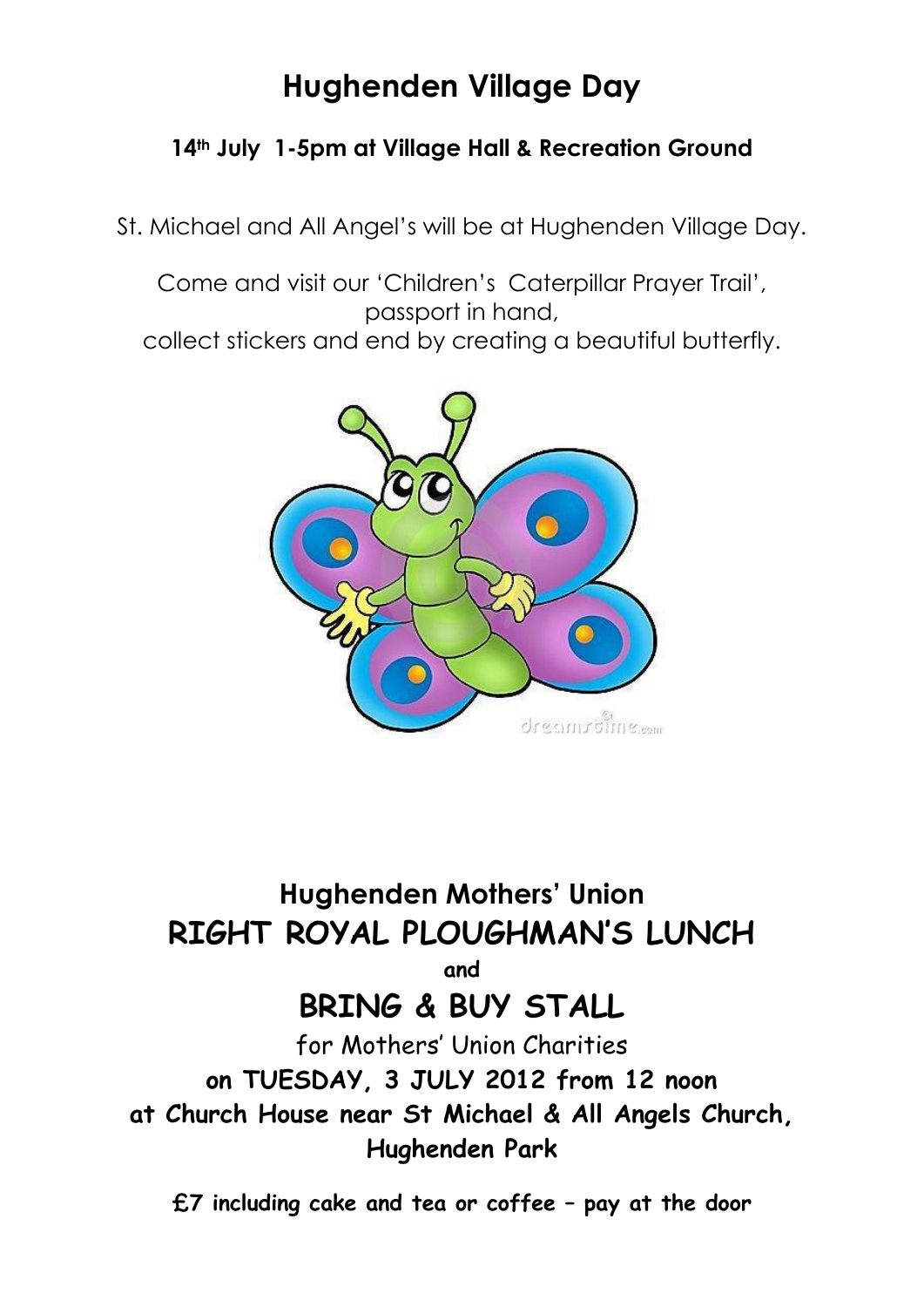# **Right Royal Thank You**

I salute you! Susan, Neil and Ben Brice, Arthur Johnson and Jean Godfrey for your dedication and devotion to Queen and Country. We would not have had such a wonderful experience, over that most memorable weekend, without your vision (not to mention the hours you put in) and the good will you mobilised, with such grace, throughout the congregations.

I have got a photo, of the splendid array of cakes, which may appear next month (due to my technical in-expertise), tasted by many and I believe raising £1000 for charity. No photo could capture the loveliness of cold stone, stained glass, and fragrant flowers Jean presided over, and we have all been enjoying them ever since. As for the Festal Evensong, that was the "jewel in the crown" for me, it was a service put together with such care by Ben, and delivered with such concentration, prayer and joy by the rest of us. I was so pleased to see so many in the congregation too, wearing their best, there to soak up the music and the reverie. If you were not able to attend, imagine a trumpet fanfare, the swelling resonance of the organ and the soaring voices of the choir. We had all that, and we were glad. Let's hope Will and Kate have a baby and we can celebrate again next year!

#### **Sarah Withington-Dodd**

### **Churchyard Clear Up**

The day is Friday 20 July from 5pm onwards. In recent years the local lodge of Freemasons have, as part of their charitable work, come along with enthusiasm to help make our churchyard neat and tidy.

Although a few stalwarts from our congregation have also helped, it would be great if more people who worship at St Michael's would attend, and help make God's Acre cared for.

The inducements are a BBQ and real ale for the workers (gratis).

Hedge cutting, weeding and strimming are among the chores that need your help.

#### **David Lowe - 01494 564343**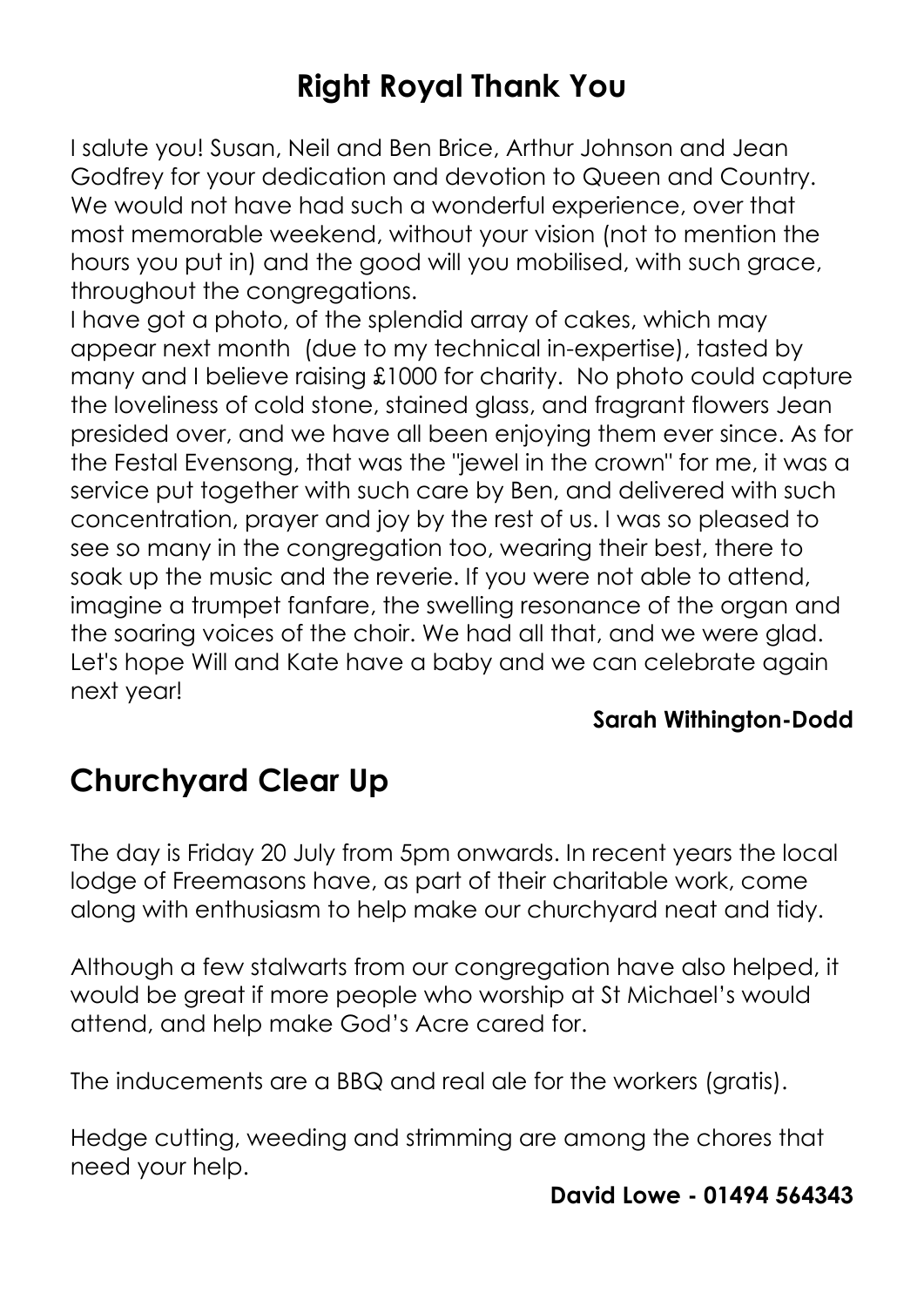# **Parish Prayer Cycle**

Do you start out with good intentions about praying, and then tail off when you run out of ideas as to what to include?



This matter was raised at a Leadership Team meeting earlier this year, particularly with the 4P's initiative in mind. As a result of the discussion Chris Tyrer and I agreed to put together a list of topics for prayer, that can be addressed in both a Weekly, and Monthly, cycle.

The resulting Parish Prayer Cycle is printed on the other side of this page and is designed to be torn out of the magazine. The page can then be kept close at hand in weeks and months to come, to be used to assist your prayers and ensure that no aspects of the local community, or the Church are forgotten in prayer.

As a guide for using the Prayer Cycle, if you are praying on Tuesday 10<sup>th</sup> July your prayers should include the Village shop [from the Monthly Cycle] and St. Michael's Bell Ringers [from the Weekly cycle]. The following Tuesday (17<sup>th</sup> July) you will again pray for the Bell Ringers [from the Weekly cycle], but this time also include the Book Stall [from the Monthly cycle].

If we have omitted a group, that you think needs including, please let us know, and also come back to us if you have suggestions as to how we can improve this.

#### **Jane Tucker and Chris Tyrer**

#### **Tear this page out and keep for reference.**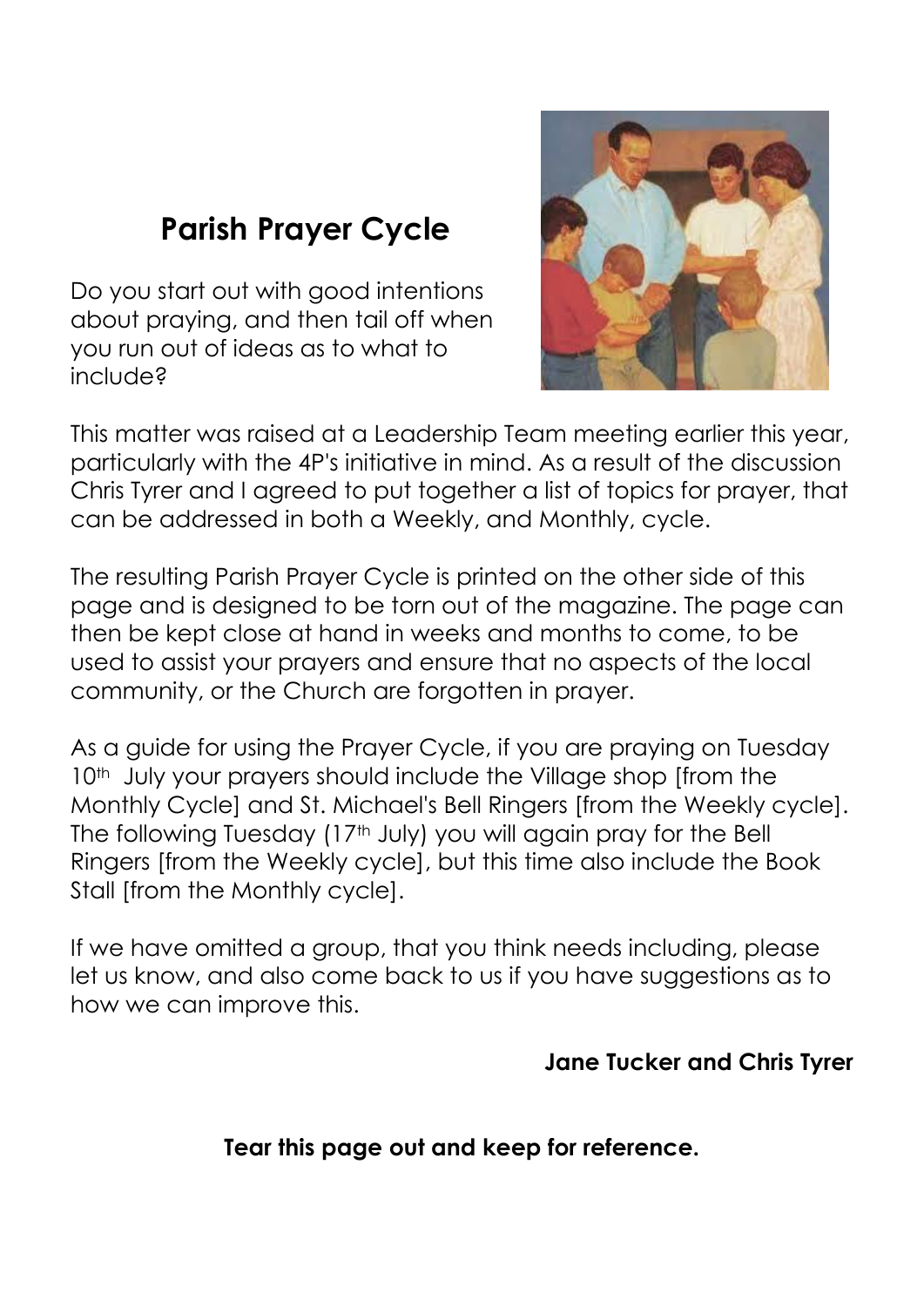#### **Parish Prayer Cycle Day Monthly**

- Families/Family Life
- Church Wardens/PCC/Leadership Team
- Christians in the Community
- Stewardship/Finance
- Mother's Union
- Schools
- Valley Wives
- Scouts/Guides/Cubs/Brownies/Beavers/Rainbows
- Church Cleaners
- Village Shop Volunteers and customers
- Winter Warmers/Church House Teas
- Doctors' Surgeries and all who pass through them
- Gardeners/Grave Digger
- Neighbourhood Watch/Local Policeman
- Church Magazine Editors/Printers/Distributors
- Tiny Tots/Mother and Toddler Group
- Bookstall all who run it and use it
- Task Groups Youth, Mission, Outreach, Worship, Pastoral Support
- Local Pubs/Businesses/Farms
- Church Administrators/Church Website
- Friendship Morning
- Flower Arrangers
- Men's/Women's Breakfast
- National Trust
- Good Companions
- Alpha Courses
- Parish Council/Local Councillors
- Deanery Synod and Area Dean
- House group members and leaders
- MS Society

#### **Weekly**

- **Mon** Creche
- **Tues** Bell Ringers
- **Wed** Choir/Music Group
- **Thur** JC Club/Bell Tower/Donkey Shed
- **Fri** Servers/Sidesmen
- **Sat** Interceders + MAF/Ebenezer/Wycliffe/ROPE
- **Sun** Clergy and Trainee Youth Worker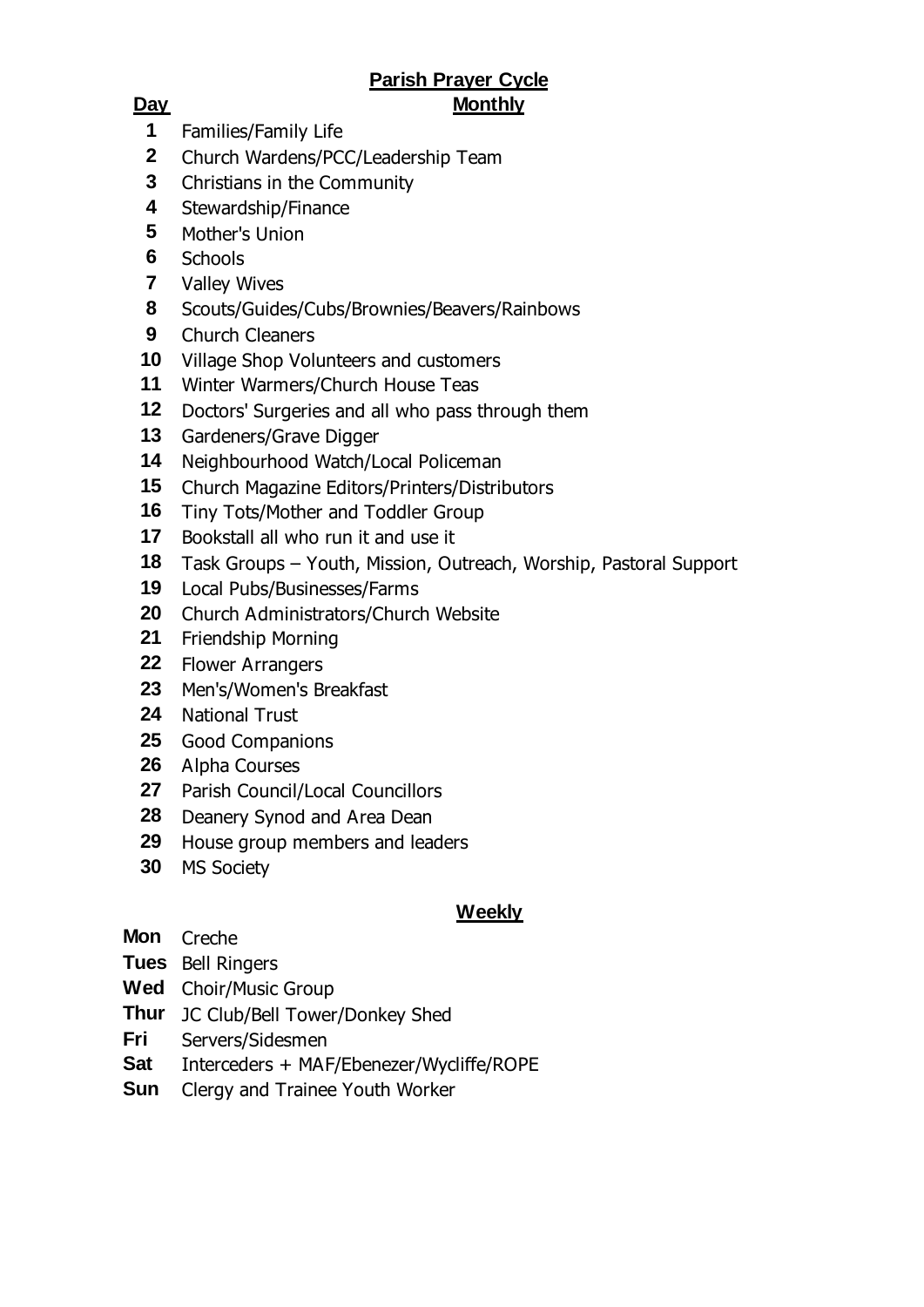# **24/7 Prayer for High Wycombe**

With the holiday season almost upon us, and a combined July/August Outlook eager to go to print, it's time to keep you up to speed with our prayer days for the next two months. Our chosen day in July is Thursday 12<sup>th</sup>, and in August is Thursday 9<sup>th</sup>. The Prayer Room will be set up in Church House and runs from 8 am on Thursday to 8 am on Friday. Tea and coffee are always available in the kitchen if you wish for a hot drink before you leave. The sign up sheet will be on the table at the back of the church in plenty of time, and the combined Prayer Points for July/August will be available the first weekend of the month. Prayerfully consider signing up for an hour, or part of an hour, of prayer for High Wycombe and all the ministries that take place there, and for the many people involved in them.

On Saturday, 7<sup>th</sup> July, there will be three hours of Wycombe Prayer taking place from 6 am to 9 am at the Pastures Church in Downley. Please watch the weekly notices for the date and venue of the August Wycombe Prayer. These take place every month for those who wish to be involved in them.

We continue to remember the Olympic Games in the Tithe Prayers in June, July and August. Remember that the Olympic Torch arrives in our area on 9<sup>th</sup> July, when it travels from Luton to Oxford and passes through Stoke Mandeville and Aylesbury. Give thanks too for the wonderful experience of joining together with 40 churches in the Wycombe area on Pentecost Sunday for praise and worship and that we were blessed with good weather. We pray that there will be many other similar occasions in the future.

Further information available from Simon (563439), Jacky (07921 258822) or Yvonne (563960).

#### **Yvonne Cook**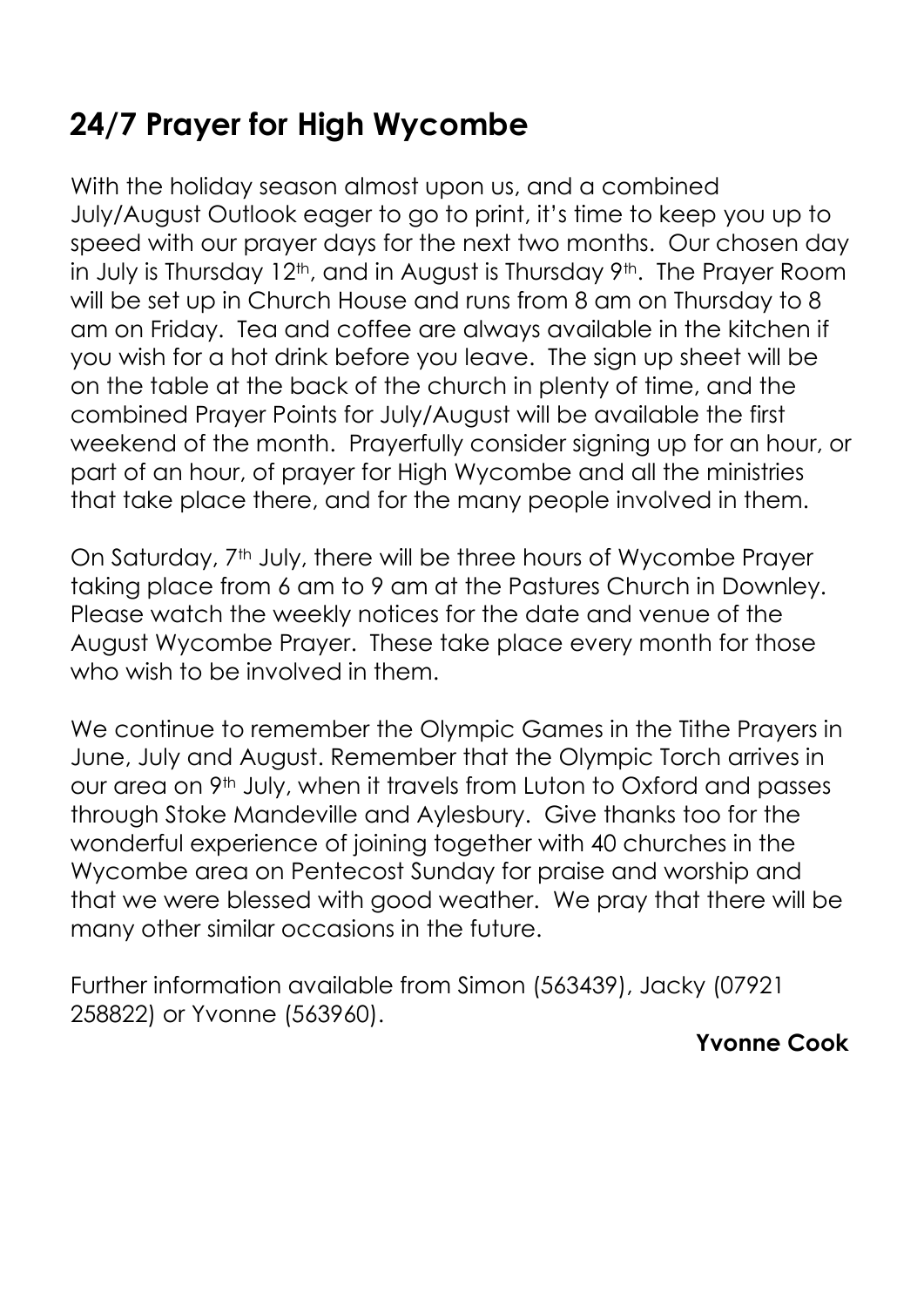### **What equals 100% in life!**

We have all been in situations where someone wants you to give 100%, What equals 100% in life?

How about achieving 101%

Here's a little mathematical formula that might help you answer these questions.

IF

```
ABCDEFGHIJKLMNOPQRSTUVWXYZ
                      Is represented by
1 2 3 4 5 6 7 8 9 10 11 12 13 14 15 16 17 18 19 20 21 22 23 24 25 26
```
Then KNOWLEDGE =  $11+14+15+23+12+5+4+7+5 = 96\%$ And HARDWORK =  $8+1+18+4+23+15+18+11 = 98\%$ With ATTITUDF =  $1+20+20+9+20+21+4+5 = 100\%$ But the LOVE OF GOD =  $12+15+22+5+15+6+7+15+4 = 101\%$ 

While KNOWLEDGE AND HARDWORK will get you close and ATTITUDE will get you there. It's the LOVE OF GOD that will put you over the top!

#### **(Thanks to Sara Badrick who submitted this very interesting formula!)**

### **Wanted :- Adventurous people to Jump for Jesus!!**

Help raise funds for Church Mission Society by making an exhilarating 12,000 ft free-fall parachute jump on 20 October 2012.

No experience is required, and if you raise £500 you will get to jump for free. Every penny you raise for CMS will be used to share Jesus, and change lives, all around the world.

For more information see cms-uk.org/skydive or talk to Cerys Seys-Llewellyn on 07709 120923 or [cerysllewellyn@hotmail.com](mailto:cersylleewelly@hotmail.com)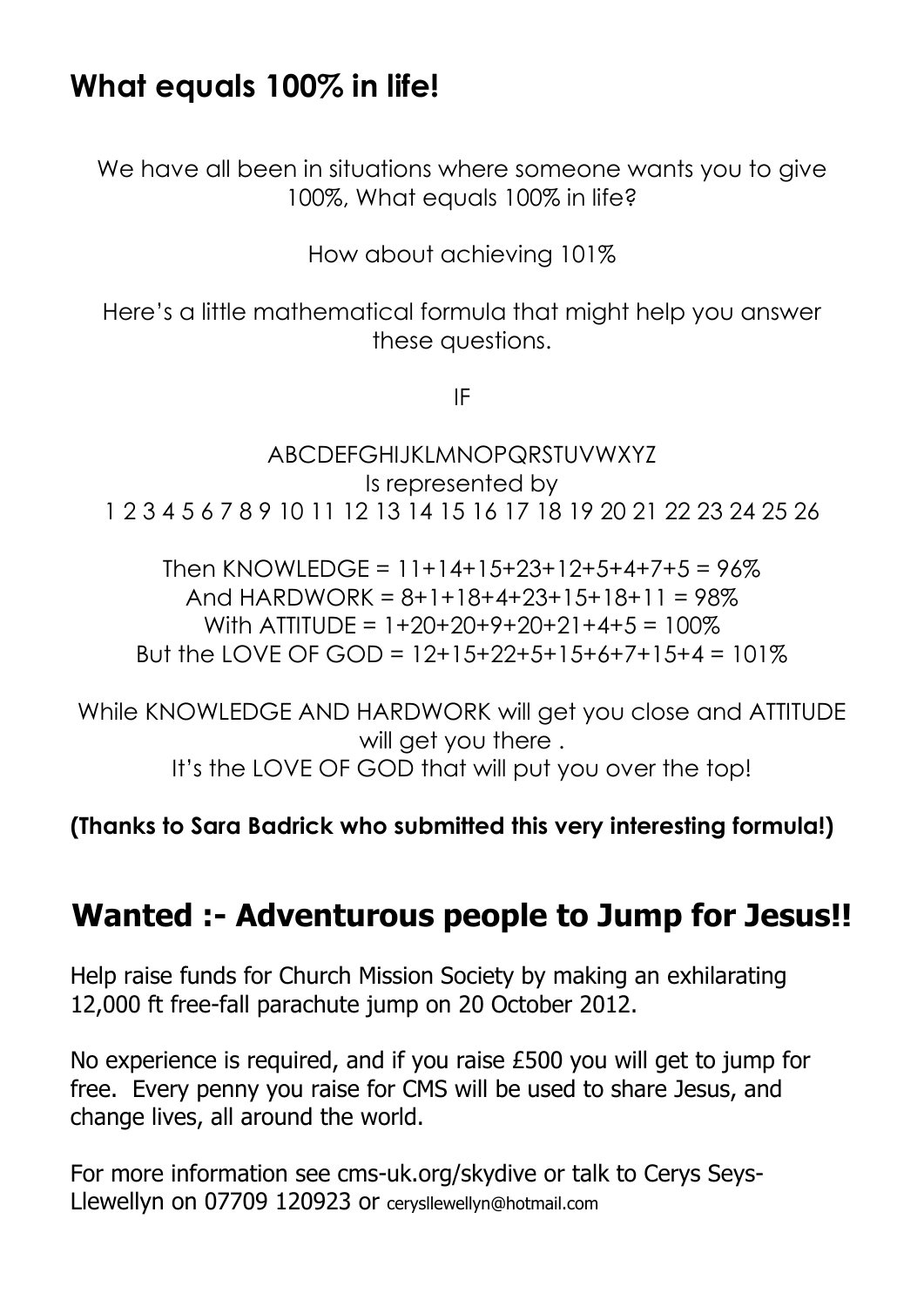

Can being a Christian answer the Big Questions of Life such as

### **"Why am I here?" & "Where am I headed?"**

### **This is your chance to seek these answers**

**Who is Alpha for?** Alpha is for everyone; no question is out of bounds and you are free to discuss as much or as little as you wish. We don't assume any background knowledge of, or belief in, Christianity and everyone is welcome.

**What is Alpha?** Alpha is an opportunity to explore the meaning of life in an informal, fun and friendly environment. The Alpha course consists of a series of talks, looking at topics including 'Who is Jesus?' and 'Why and how do I pray?'

We meet on Wednesday evenings for 11 weeks, and each talk on DVD is followed by discussion in small groups.

You don't have to come to the whole course – just come along for the first session, where we have a meal together, and see what you think. No pressure.

This Alpha Course starts on Wednesday 19th Sept 2012 at 7.30 pm in Church House (The building alongside St Michael's Church Hughenden.)

**Please telephone Diane or Frank Hawkins on 01 494 565050 or 07850 150462 to ask for further details or reserve your place**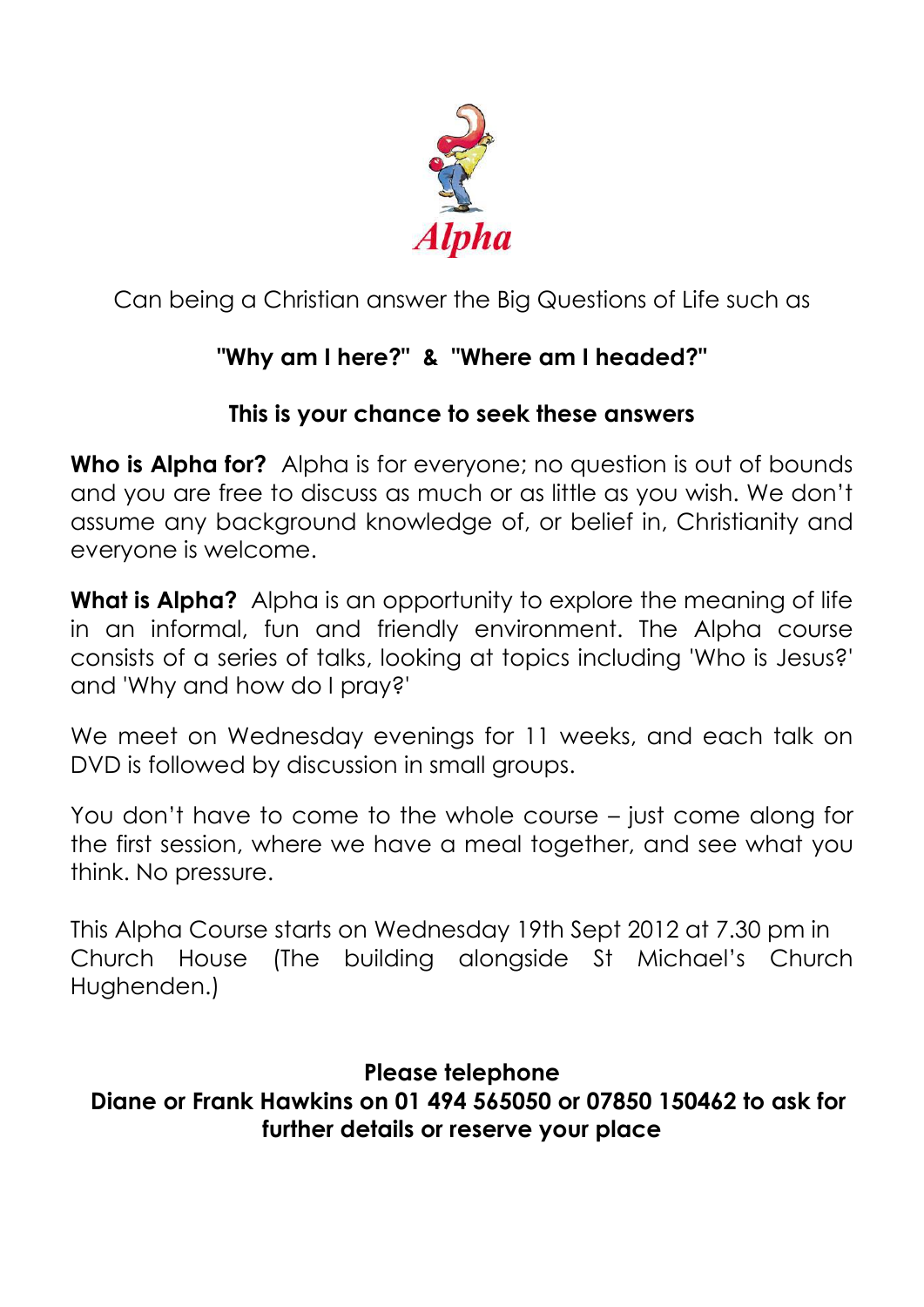

# **JC Club Update**

You will be pleased to hear that JC Club activities continue to take place every Sunday morning during the 10.45 service, and the CYFA and D-CYFA events occur regularly on Sunday evenings. We regularly welcome new members, as new families join the congregation, and also – really rewardingly – as JC Club members bring their friends along with them!

We aim to nurture children's Christian development 'from cradle to uni and beyond', so try to ensure that as they grow and learn, they progress smoothly through groups, whose activities match their abilities and needs. Running groups that can fulfil the varying needs of children from Nursery to A Levels and beyond, means that we need a variety of different formats and use materials relevant to each age group.

Our current challenge is that, as a result of the numbers of children in certain age groups at the moment, we need at least three more people who would be prepared to take on the role of the 'Leader', with the assistance of another adult helper. This Leader role involves a review of the material contained within the published booklets provided for the age-group concerned; deciding which of the selection of activities suggested they are most comfortable presenting; gathering/preparing the necessary materials (cost of materials can be reclaimed from Church funds) and then, assisted by their helper, leading a group of no more than 10 children as they complete the activities on  $2^{nd}$  /3<sup>rd</sup> /4<sup>th</sup> Sundays for one month each term.

The members of the Youth Task Group are responsible for ensuring that all Leaders are resourced and supported in their role, and of course that any training, help and guidance is provided, if necessary.

**NEWS FLASH –** from October we will be welcoming a Trainee Youth Worker to join us for 10 hours a week as part of his Youth Work degree course.

#### **Jane Tucker – Youth Task Group**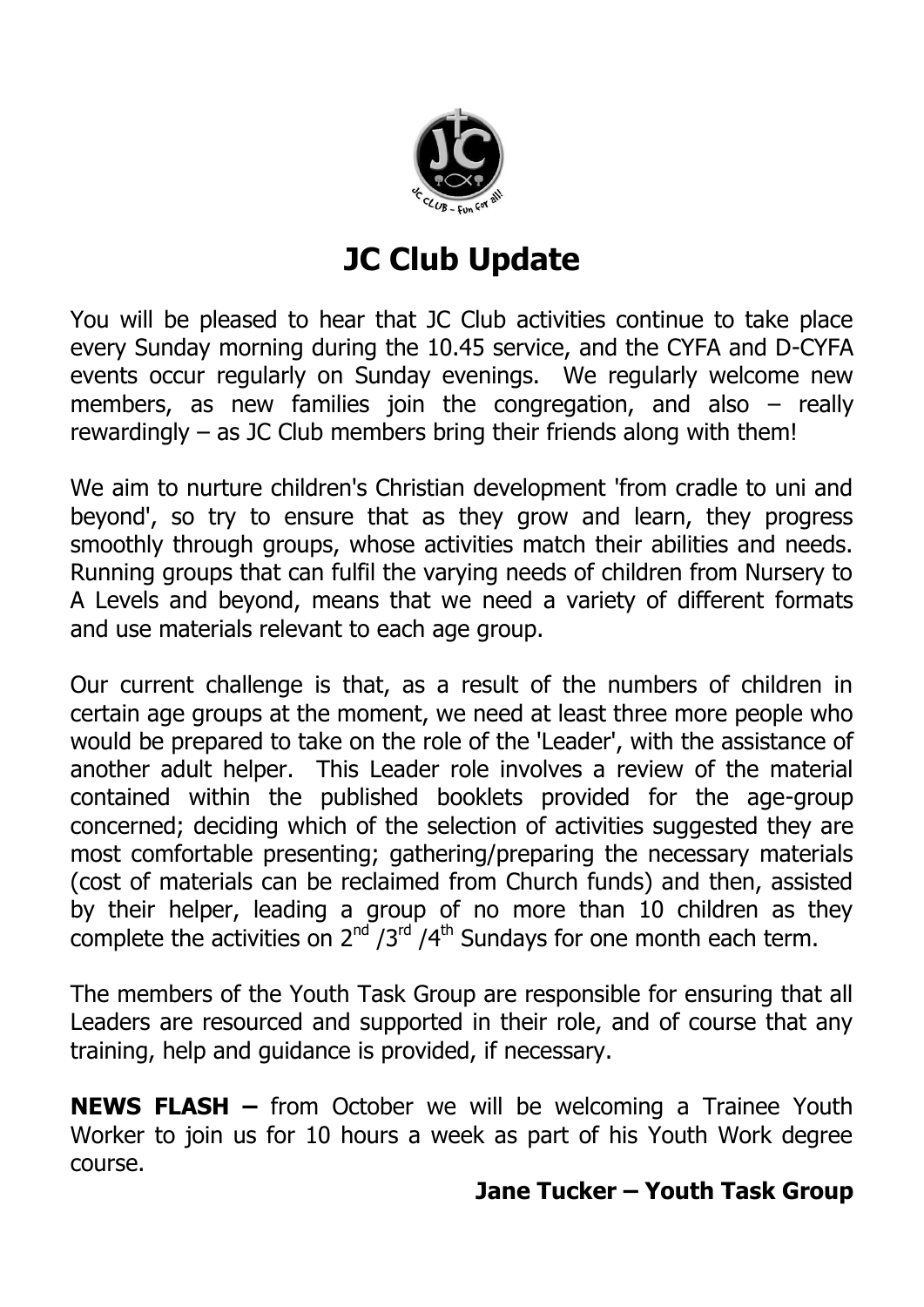### **July Recipe**

#### **Peaches in Grape Juice and Honey**

*This is a recipe I made up some years ago – it is still a favorite with my sons and daughter, if they come for a meal. I notice that the shops* 

*have started to get peaches in again, mostly from the continent but they are delicious when cooked in this way.*

#### **Ingredients for Six People**

6 large ripe peaches 2 tablespoons of runny honey ½ a lemon, squeezed 1 litre of red grape juice



#### **Method**

Wash the peaches and place

in a saucepan of boiling hot water for a few minutes until the skins will peel off easily. Save a cup full of the water they were left in, as some of the peachy flavor that comes from the skins is retained in it. Plunge the fruit in cold water so they are cool enough to handle. Place on a cutting board, take off the skins and any bruised parts and then cut them in half. Remove the peach kernels and then cut the halves again so there are four pieces to each peach. Return to the saucepan with the saved water, add the grape juice and the honey and lemon juice. Simmer gently until the juice and honey have become really syrupy. Divide between six pretty glass dishes and serve with either whipped cream or yogurt or crème fraiche - what ever you fancy!

*I hope you enjoy making it as much as I do.*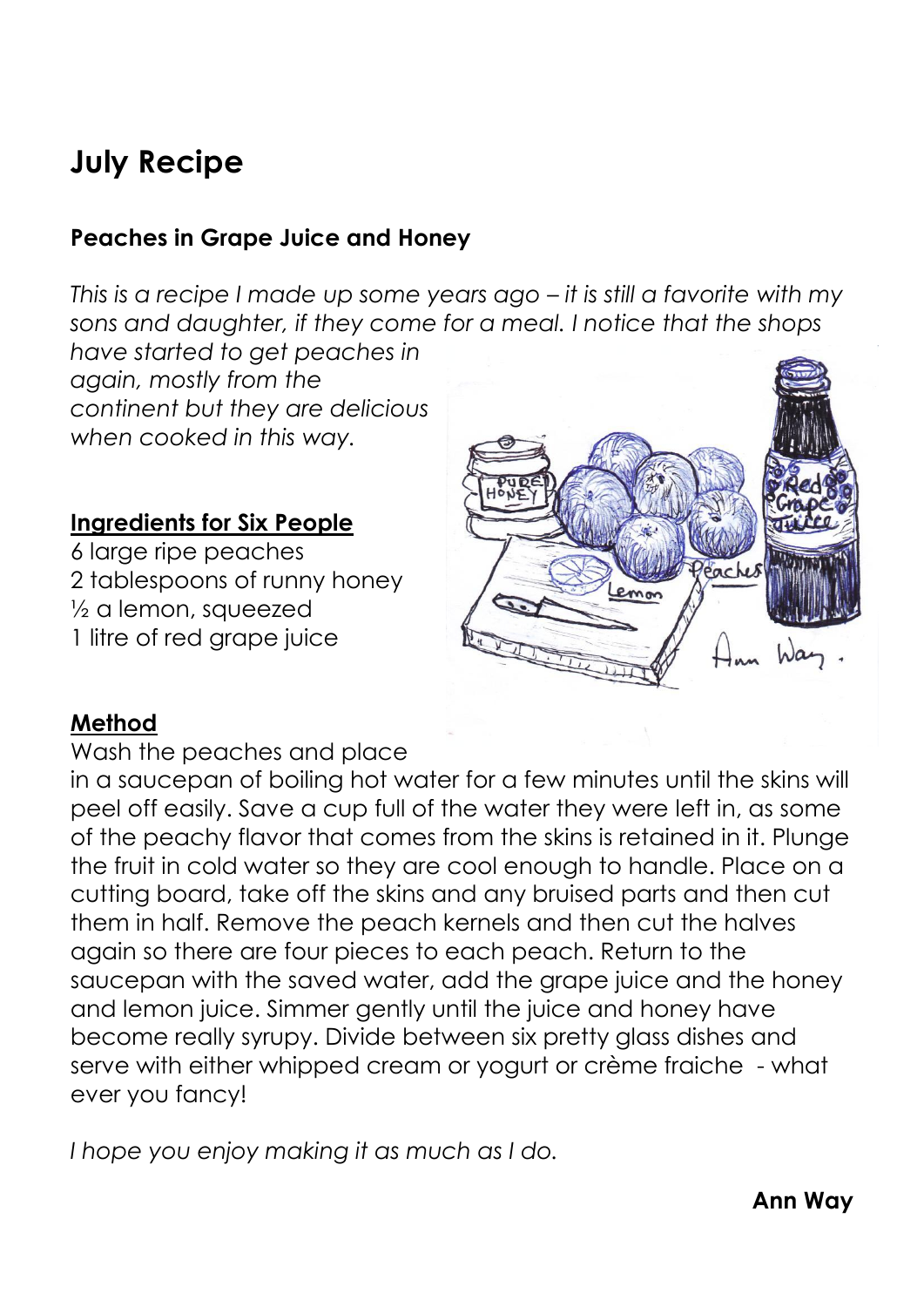# **FLOODLIGHTING DEDICATIONS**



Floodlighting dedications received too late for the June magazine were :

17 – 23 June Phil Howland was remembering with much love his wife Margery, particularly on 12 June, her anniversary.

> Len Rickards was remembering with great affection his devoted wife, Val, especially on 22nd June, her 1st Anniversary.

Dedications for July and August are for:

| $1 - 7$ July    | Christine Powell is remembering her beloved<br>Eric especially on July 1st - their Ruby<br>wedding anniversary. Also July 16th - Eric's<br>birthday |
|-----------------|-----------------------------------------------------------------------------------------------------------------------------------------------------|
| $8 - 14$ July   | Florence Pinfield is giving thanks for 31 years<br>of marriage to her dear husband Michael,<br>which they will celebrate on 11 July.                |
| $5 - 11$ August | Stan Cole is remembering with much love his<br>wife June, particularly on 5 August which<br>would have been their Diamond Wedding<br>anniversary.   |

If you have special occasions to mark, why don't you dedicate the flood-lighting? Your dedication can be for anything within reason, remembering loved ones, birthdays, anniversaries, weddings, new babies - or just for the joy of being alive!

#### **Lin Smit**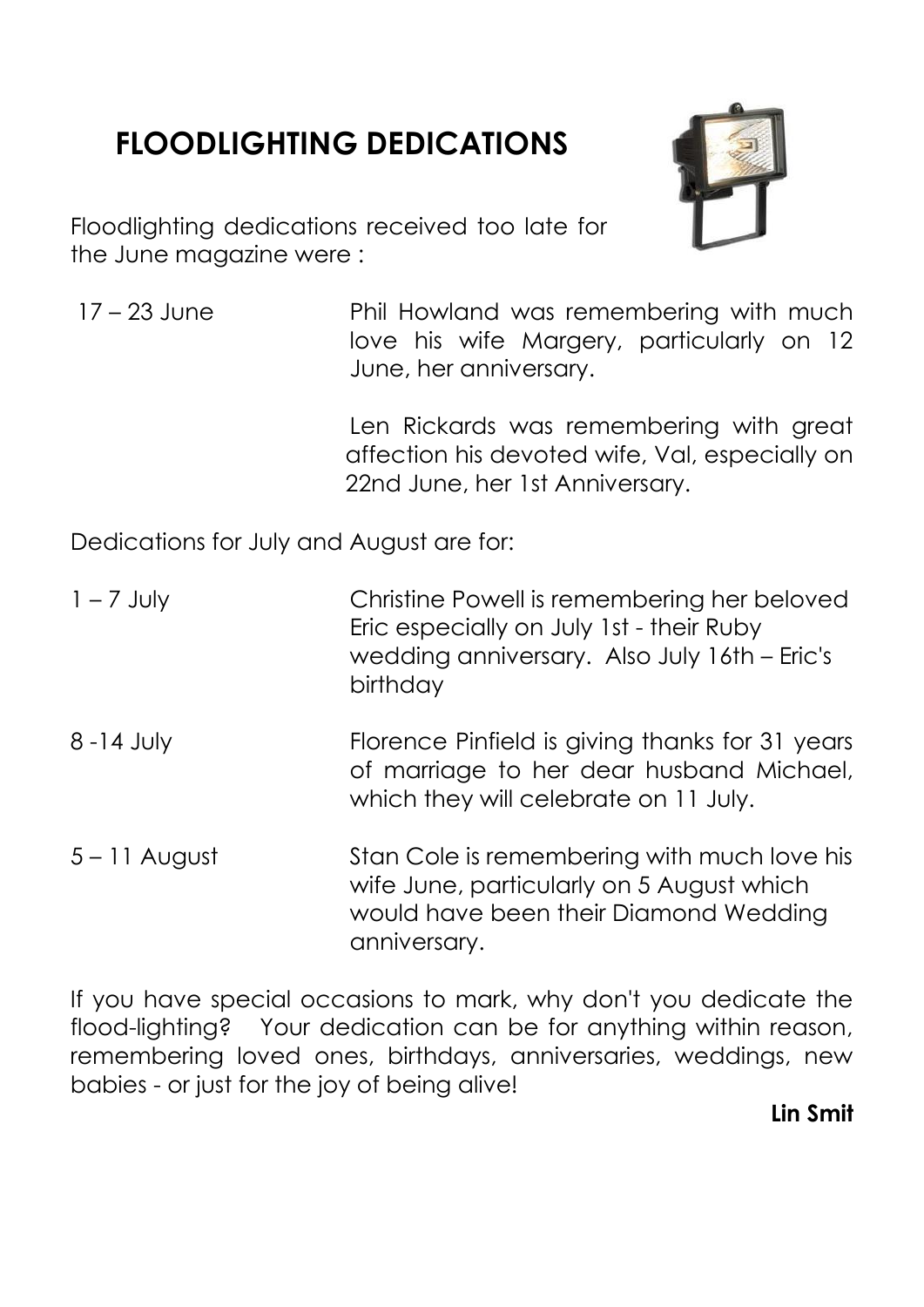### *A "MONDAY'S CHILD" OF PLACE*

*We stop south of Newtown, where sheep, surprised, take flight. Absorbed, we feast upon the sight.*

*This is the land I love; where golden galleons sail eye high and bare-back mountains leap to touch the sky.*

*Few and far between, farms in folded hills escape time's gaze; lush the grass and plump the sheep that graze.*

*This is Fairyland; the spoilers have not come and country names still trip upon the tongue:*

> *"Kerry", "Cilfaesty" "Felindre", "Beguildy" ……. sweet music that beguiles.*

*On this quiet land God smiles; a "Monday's child" of place, blest-born and fair of face.*

> *Ron Cretchley 20.08.90* [www.thinkingpoet.co.uk](http://www.thinkingpoet.co.uk/)

*------------------------------*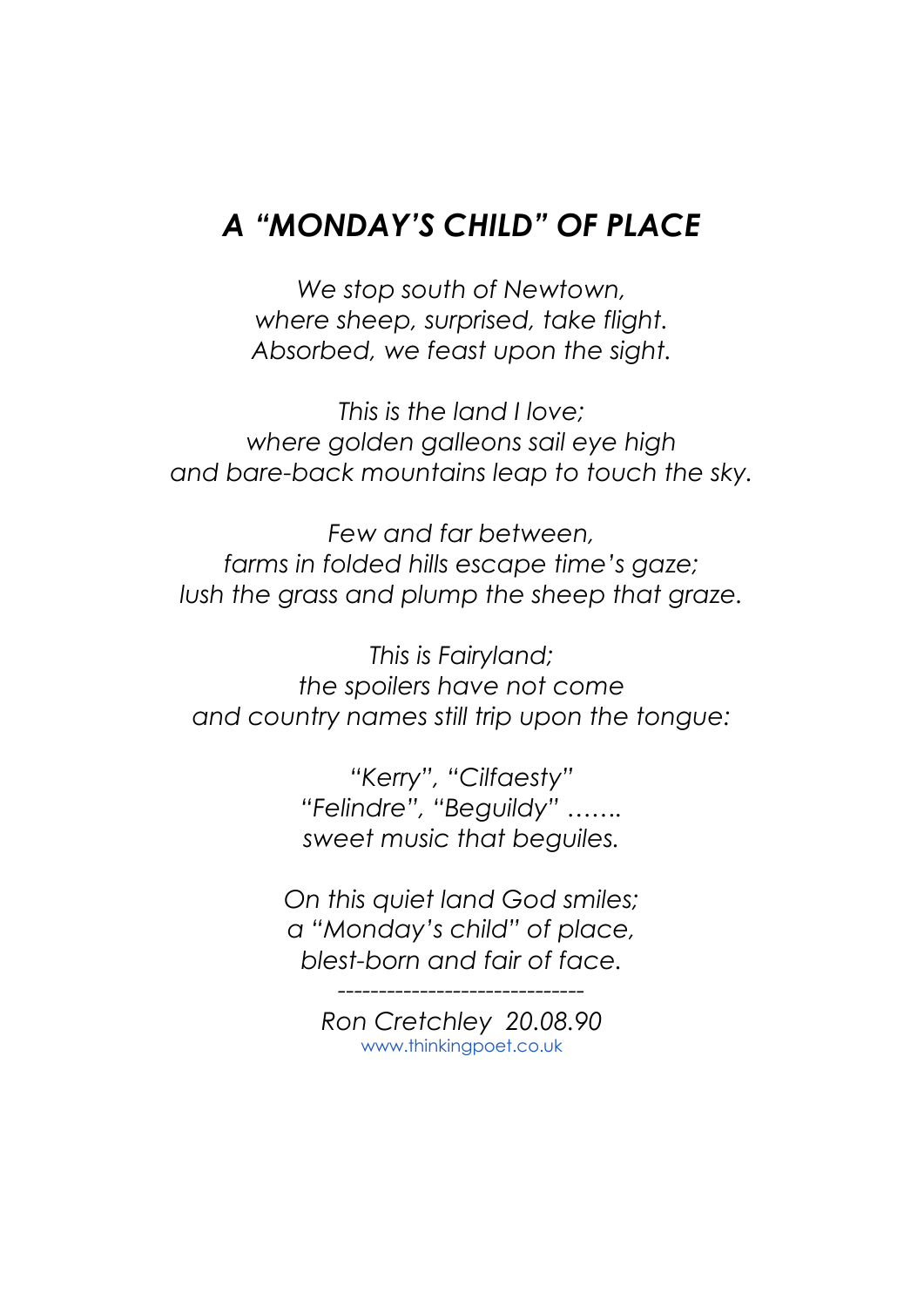# **Mothers' Union Meeting 8th June**

At our June meeting we were given a real treat, when our friend Judy Wilson gave us an extremely knowledgeable talk on Jane Austen. Judy has



been a devotee of this brilliant author for a long time, and has attended several courses to study her background, and her inspiration to write. She was born in 1775, daughter of a rector, with very little money, died probably of lymphoma in 1817, aged just 41; and was buried in Winchester Abbey.

She had a love of writing from a child, but did not have any books published until later in her life. Northanger Abbey and Persuasion were published after her death. For all her romantic stories, Jane herself had just 2 romances, but never married.

This was a very interesting talk and gave us great insight into an author, whom we all know and love, but know very little about; thank you so much Judy.

We enrolled yet another member at this meeting, which brings us to a total of four new members this year, which is very encouraging. I thought some people, who may not know much about our organization, might like to know our Purpose, Aims and Objects:

The PURPOSE of the Mother's Union is to be specially concerned with all that strengthens and preserves marriage and Christian family life. The AIM of the Society is the advancement of the Christian religion in the sphere of marriage and family life. In order to carry out its Aim, its OBJECTS:

To uphold Christ's teaching on the nature of marriage and promote its wider understanding.

To encourage parents to bring up their children in the faith and life of the Church.

To maintain a worldwide fellowship of Christians united in prayer, worship and service.

To promote conditions in society favorable to stable family life and the protection of children.

To help those whose family life has met with adversity.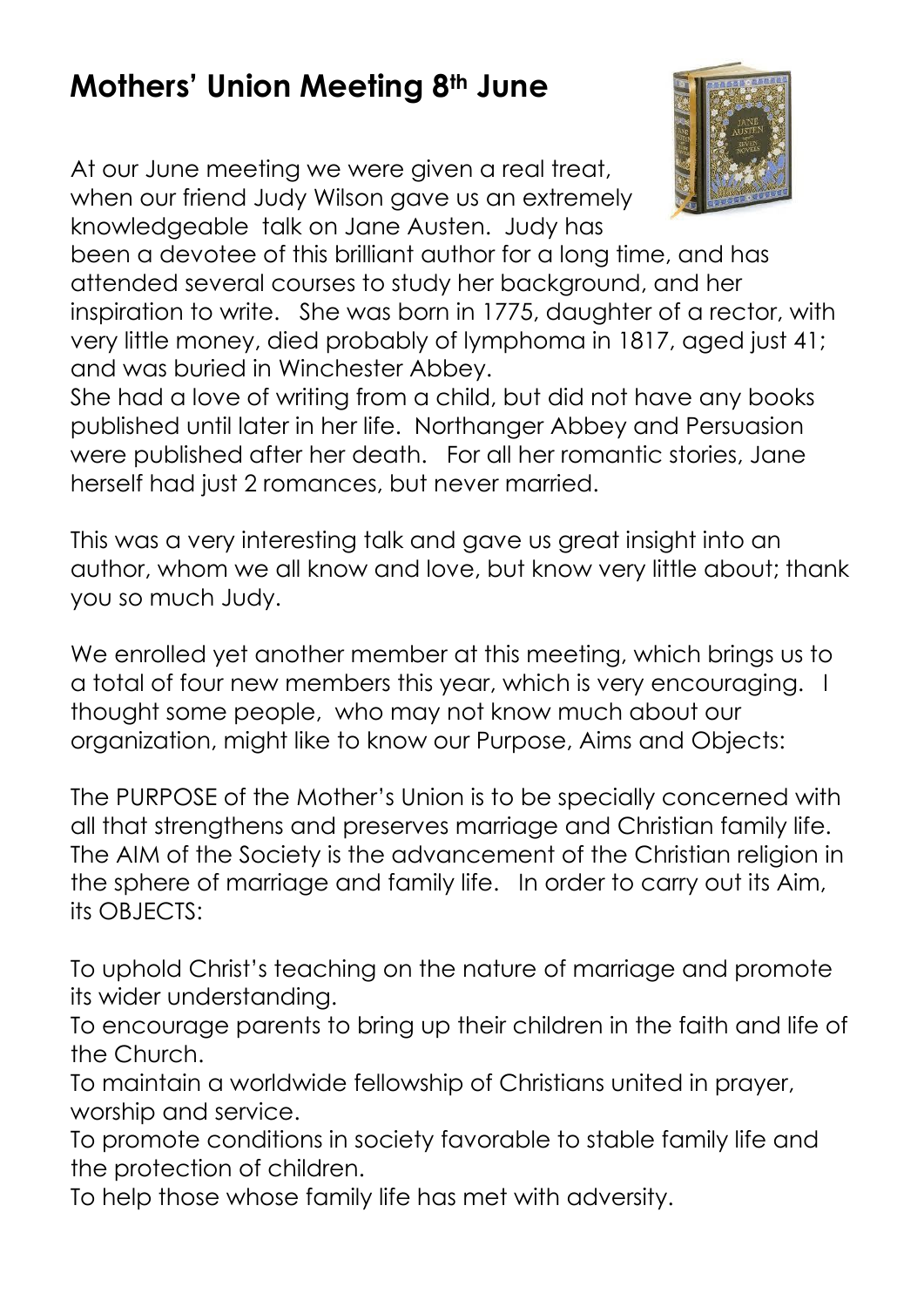Future dates: July 3rd Right Royal Ploughmans - to be held in MU garden and Church House , 12 o'clock, with a Bring and Buy stall. August 7th MU coffee morning 10am for members. August 15th Outing to Dorchester Abbey.

#### **Sue Devereux**

# **Wycombe Women's Aid – can you help?**

WWA has lost it's home as a result of the closure of The Priory Centre. Wesley Methodist Church has provided some space, but the real need is for an anonymous venue which is available 24/7. Possible premises have been identified, but WWA needs £5,000 to fund necessary building alterations, without which it will be homeless. Ruth Richey, Wesley's Deacon, and Pastor to all involved in WWA, has asked if we, as individuals, would make one-off donations to help meet these costs.

If you can help, by giving even a small sum please send it to Deacon Ruth Richey, 9 Rye View, High Wycombe, HP13 6HL or c/o Wesley Methodist

## **Hughenden Valley Community Shop Needs YOU!!**

*What?* - Hughenden Valley Community Shop, is a shop for the community run by community volunteers, and hence just needs to cover it's costs.

*Where?* - Hughenden Village Hall car park

*Who?* - Anyone in the community, who would like to to have fun, gain job satisfaction, get to know more people and feel that you belong in Hughenden. No retail skills necessary, just a welcoming smile and experience of life! Full training in stock replenishment and taking payments will be given.

**When?** - Whenever you are free within the shops core hours, as often as you want, and fitting around existing commitments.

### *How?* **- Call Louise on 01494 564244 or 07909 527990**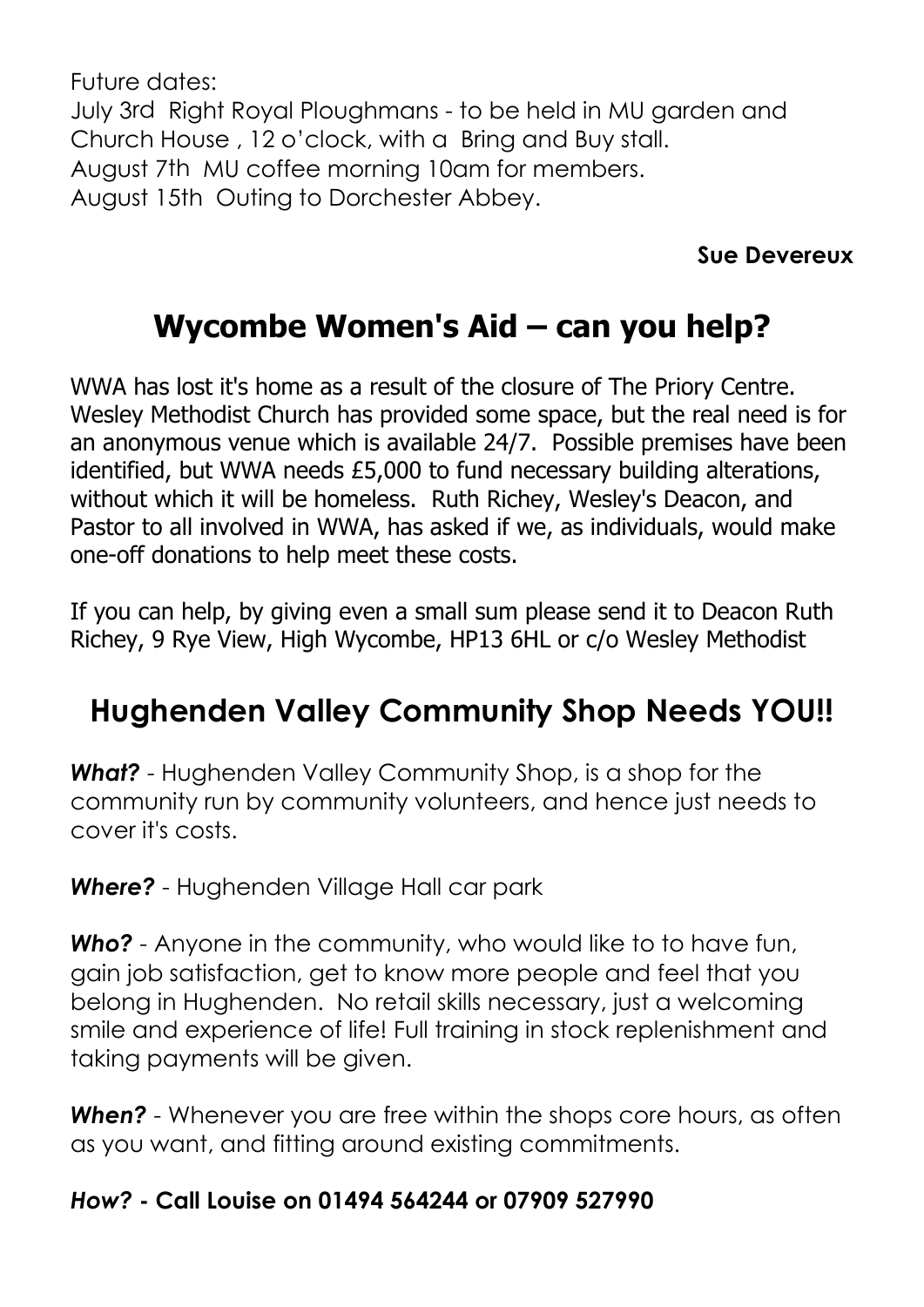# **Good Companions**

Our June meeting featured a return visit from Lois Crane, now retired from her school teaching days, who set us a test mainly concerned with events and personalities of the reign of Her Majesty Queen Elizabeth the Second.

How many Prime Ministers had she seen, and could we list them in order of taking office; when was she born; and what were her full Christian names? What was the year she married Prince Philip, what years were Prince Charles and Princess Anne born, and in which year did Princess Margaret and Queen Elizabeth the Queen Mother die? What name did her father take, and in which of the armed services did she serve during the war? Which previous monarch had reigned for longer than the Queen so far; how many predecessors has she had, and how many Archbishops of Canterbury have there been during her time on the throne?

Readers may like to test their own powers of recollection. There were also questions about the Queen's first visit to High Wycombe, and finally, requiring us to 'do our sums' involving the pre-decimal currency. Our thanks to Lois for an interesting topical and also brain taxing 'quiz' and pleasant afternoon.

Our July meeting has Rita Trigger on the subject of exercises, and in August we will be having our usual 'picnic in the village hall'. Would be entertainers kindly note – get rehearsing now!

#### *Michael Harris*

### **Friendship Morning**

This is a get together in Church House on the 3rd

Thursday each month at 10.30 a.m. It is primarily for those who are bereaved, who live on their own, and for those who are lonely. The emphasis is very much on companionship, and the atmosphere is light and cheerful. Please contact me if you think this is for you.

### **Judith Camplisson – 01494 56510**

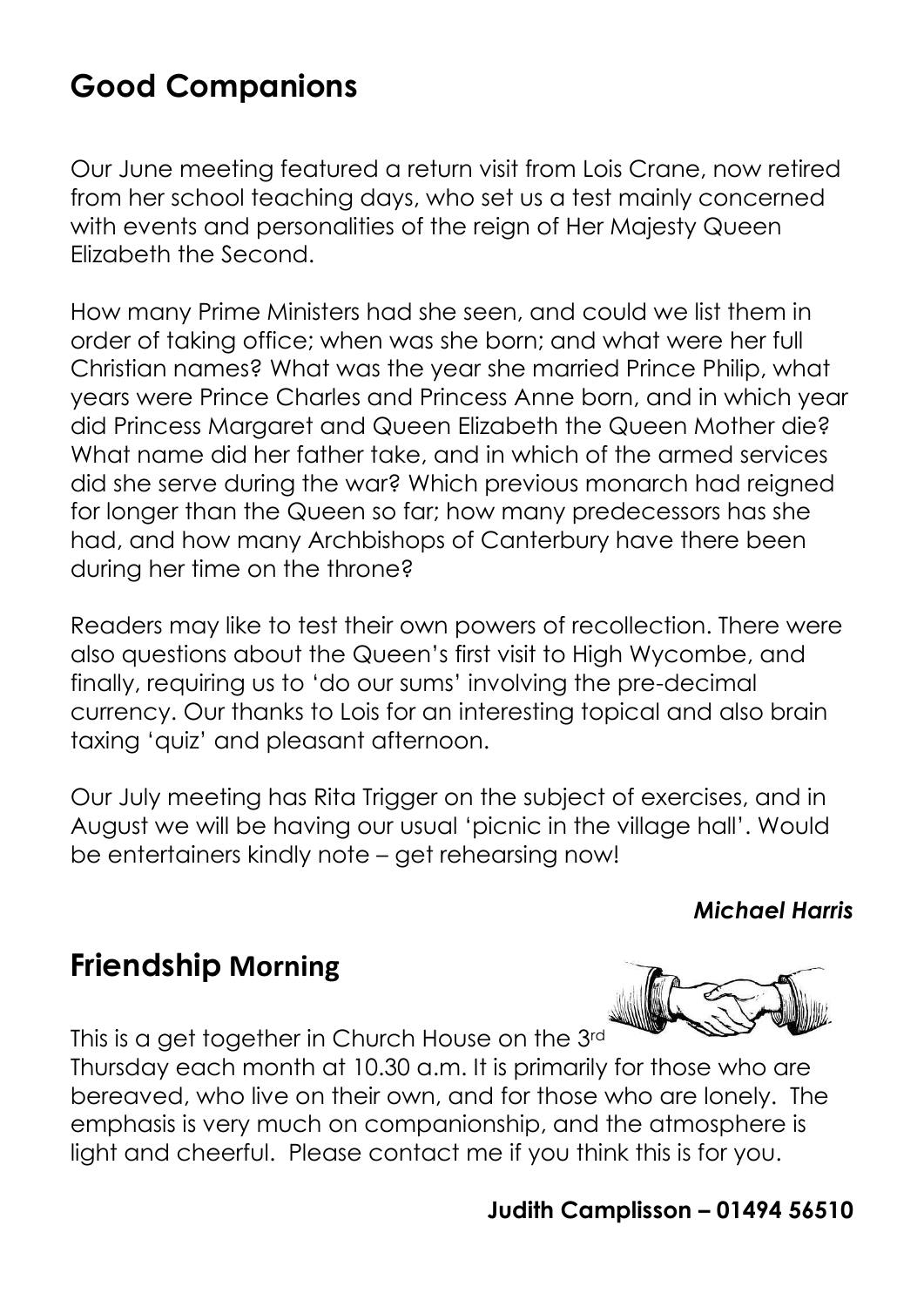# **National Trust Events – July**

| Thurs 28th<br>June<br>Thurs 5 <sup>th</sup> ,<br>12th & 19th<br>July | $10$ am -<br>$11$ am  | <b>Nordic Walking Course</b><br>Learn the basic technique for Nordic<br>walking, with a fully qualified instructor<br>and prepare yourself for a great workout<br>in the great outdoors.                                                                                  | £20 for all 4<br>sessions<br><b>Booking essential</b><br>with Reactivate<br><b>Bucks</b> on<br>01296 585215 |
|----------------------------------------------------------------------|-----------------------|---------------------------------------------------------------------------------------------------------------------------------------------------------------------------------------------------------------------------------------------------------------------------|-------------------------------------------------------------------------------------------------------------|
| Thurs 5 <sup>th</sup><br>& Thurs<br>19 <sup>th</sup>                 | <b>Starts</b><br>2pm  | <b>Discover the Gardens</b><br>Join our head Gardener, who has been<br>with the Trust for over 20 years, and gain<br>some expert advice, hints and tips. Plus<br>find out more about a Victorian Prime<br>Minister's garden. Includes a delicious<br>afternoon cream tea. | £15<br><b>Booking essential</b><br>on 0844 249 1895<br>Max. no. 30.                                         |
| Mon 9th                                                              | <b>Starts</b><br>10am | <b>Operation Hillside</b><br>Discover Hughenden's wartime past with<br>a tour of the Manor, including lunch.<br>Includes coffee on arrival.                                                                                                                               | £24<br><b>Booking essential</b><br>on 0844 249 1895<br>Max. no. 20.                                         |
| Sat 21st<br>& Sun<br>22 <sub>nd</sub>                                | $11$ am -<br>5pm      | <b>Hughenden's Victorian Weekend</b><br>Enjoy all things Victorian from science to<br>fashion. Plus meet an encampment of<br>redcoat soldiers.                                                                                                                            | Free / normal<br>admission charge.<br>Booking not<br>necessary.                                             |
| Sat 21st                                                             | 10am -<br>4pm         | <b>Countryside Workout</b><br>Join our Ranger team on a countryside<br>workout for fun and fresh air. Activities<br>vary every month from scrub clearance<br>to coppicing, river clearance and<br>nature surveys. All welcome. Bring your<br>own refreshments.            | Free. Booking<br>not necessary.                                                                             |
| Sun 22nd                                                             | $11$ am -<br>12pm     | <b>Simply Walk - Sunday Striders</b><br>Get active on this 1 hour walk led by<br>'Simply Walk'.                                                                                                                                                                           | Free. Booking<br>not necessary.                                                                             |
| Sat 28th                                                             | 12pm -<br>4pm         | <b>Meet the Bee-keepers</b><br>Find out about bee-keeping and honey<br>production.                                                                                                                                                                                        | Free / normal<br>admission charge.<br>Booking not<br>necessary.                                             |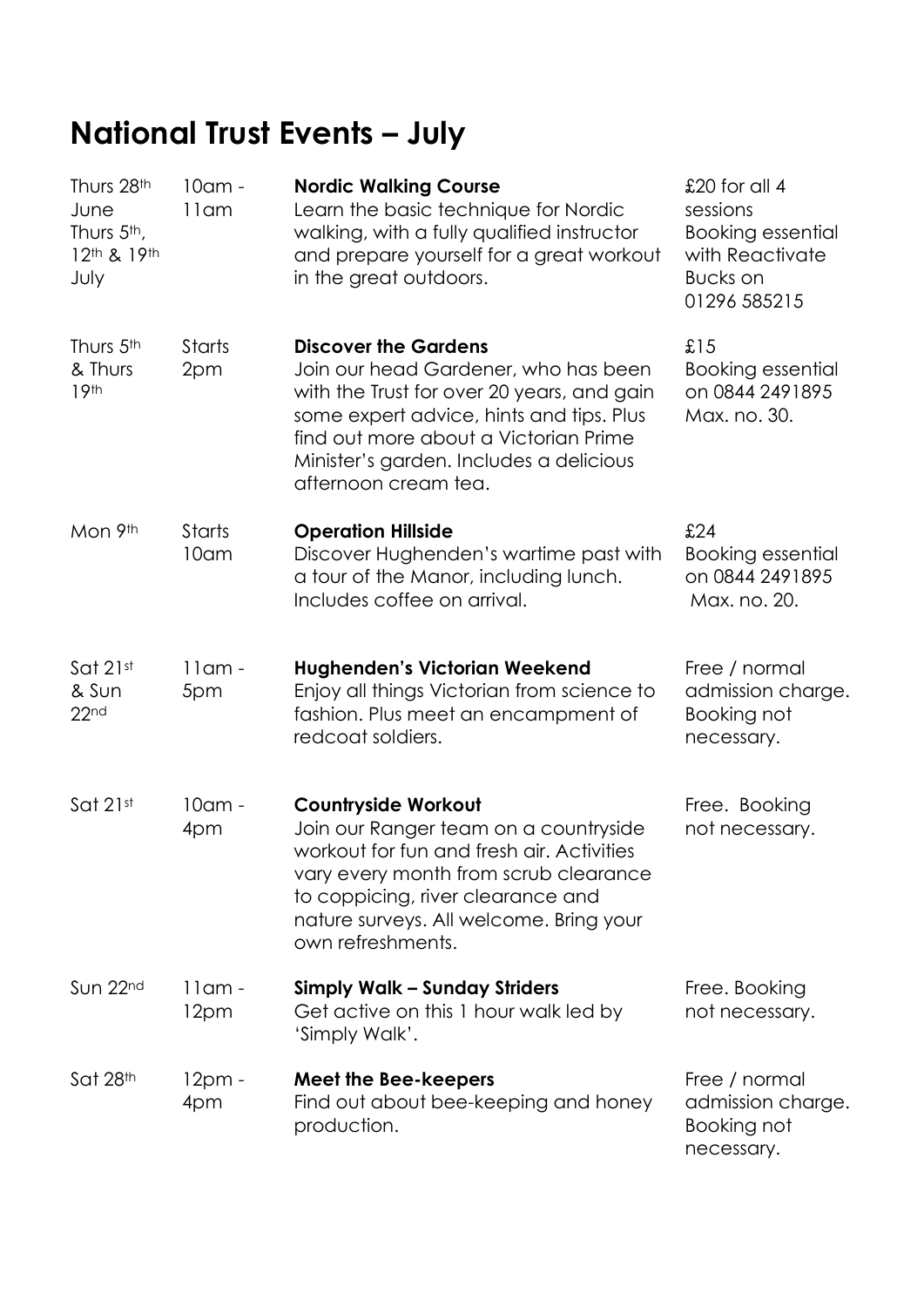### **August**

| Wed 1st                      |                      | Starts 2pm Discover the Gardens (see 5th & 19th July)                                                                                                                                         |                                                                               |
|------------------------------|----------------------|-----------------------------------------------------------------------------------------------------------------------------------------------------------------------------------------------|-------------------------------------------------------------------------------|
| Sat 4th                      | Starts 7pm           | Much ado about nothing<br>Enjoy Shakespeare's classic comedy. A<br>theatrical treat for all ages, in the<br>beautiful setting of Hughenden Manor's<br>formal garden.                          | Adults £16<br>Children £12<br><b>Booking essential</b><br>on 0844 2491895.    |
| Every<br>Mon                 | $11$ am -<br>12.30pm | <b>Young Conservators' Club</b><br>Children can join our conservation team<br>to help us take care of Hughenden Manor, essential on<br>and learn how to look after our precious<br>artefacts. | £4 per child.<br><b>Booking</b><br>01494 755573.<br>Max. no. 15.              |
| Every<br>Tues                | $11$ am -<br>12.30pm | <b>Young Gardeners' Club</b><br>Children can become a Hughenden<br>Gardener for the day and help the<br>Gardener, and his team, look after our<br>beautiful grounds.                          | £4 per child.<br><b>Booking essential</b><br>on 01494 755573.<br>Max. no. 20. |
| Every<br>Wed                 | $11$ am -<br>12.30pm | <b>Beasts &amp; Butterflies</b><br>Kids can be nature detectives on this<br>walk with our warden team.                                                                                        | £4 per child.<br><b>Booking essential</b><br>on 01494 755573.<br>Max. no. 20. |
| Every<br>Thurs               | $11$ am -<br>4pm     | <b>Dizzy's Games</b><br>Have a go at croquet and other<br>traditional outdoor games. Suitable for<br>all ages.                                                                                | Free / normal<br>admission charge.<br><b>Booking not</b><br>necessary.        |
| Every                        | 11 am -<br>4pm       | <b>Family Fun Days</b><br>Fun activities for all the family.                                                                                                                                  | Free / normal<br>admission charge.<br>Booking not<br>necessary.               |
| Sat 18th                     | 10am -<br>4pm        | Countryside Workout. (See July 21st)                                                                                                                                                          |                                                                               |
| Sat 25th<br>28 <sup>th</sup> | $12pm -$<br>4pm      | Meet the Bee-keepers (see July                                                                                                                                                                |                                                                               |

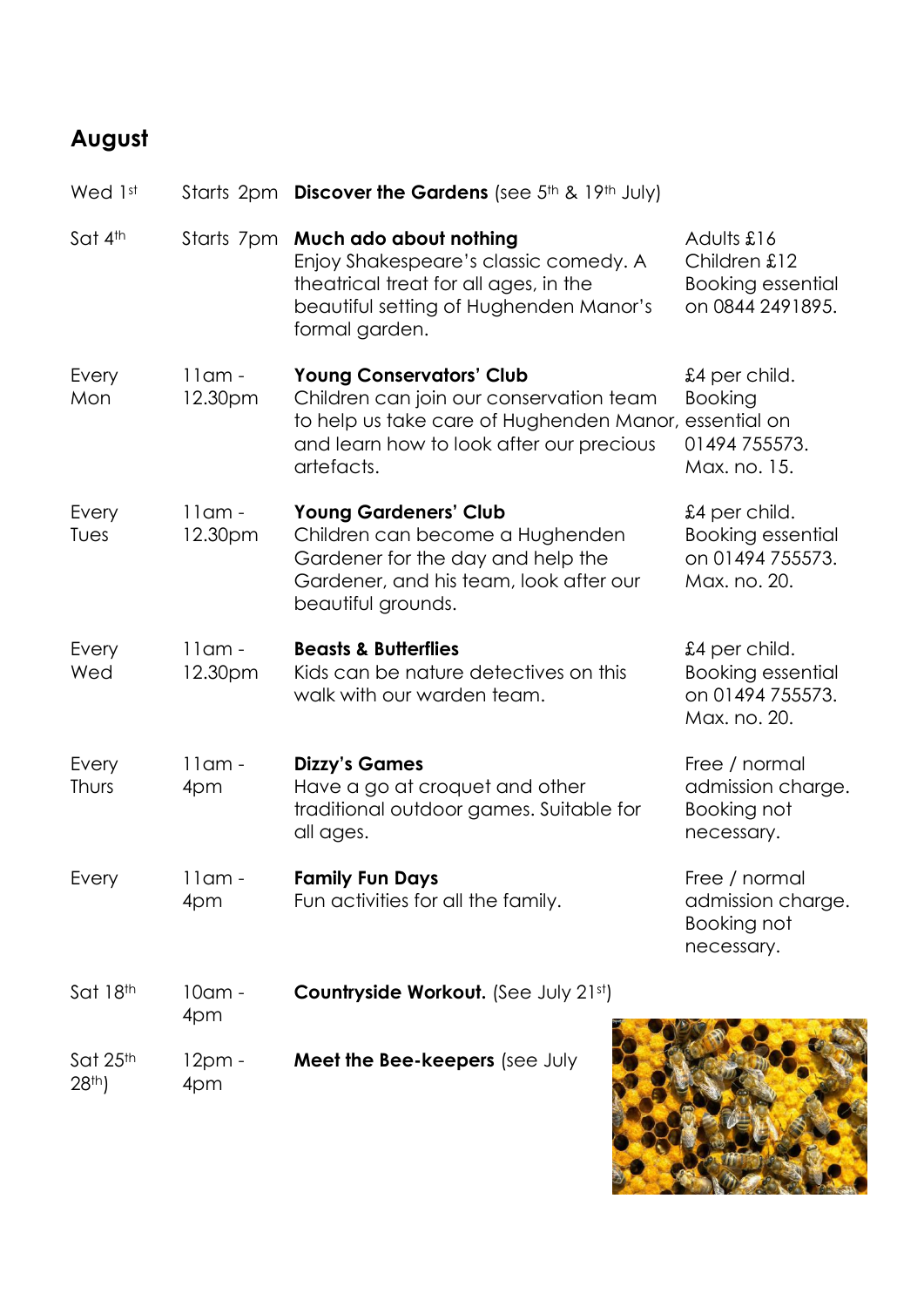

# **From the Parish Registers**

#### **Holy Matrimony**

On Friday, 19<sup>th</sup> May: Matthew Mark Czastka to Victoria Ruth Blacklaws; On Saturday, 9th June: Christopher Mark Routledge to Rebecca Jade Stachurski.

#### **The Departed**

Margaret Barbara Sawney, aged 91.

### **Communicants – May**

#### **Sundays Weekdays**

1st SS Philip and James 7 31<sup>st</sup> Visit of BVM to Elizabeth 6

### $13<sup>th</sup>$  30 + 72 = 102  $20^{th}$  19 + 45 = 64  $27<sup>th</sup>$  32 + 36 = 68

 $6th$  27 + 45 = 72

## **A Thank You**

Heidi & I do thank you, most sincerely, for all your good wishes, kindness and support - especially your prayers - during my recent illness. It has helped us so much!

It is good that I am home again, although I am still rather weak. We hope it will not be too long before we are able to return to Church!

With our love & best wishes.

#### **Norman Chalk**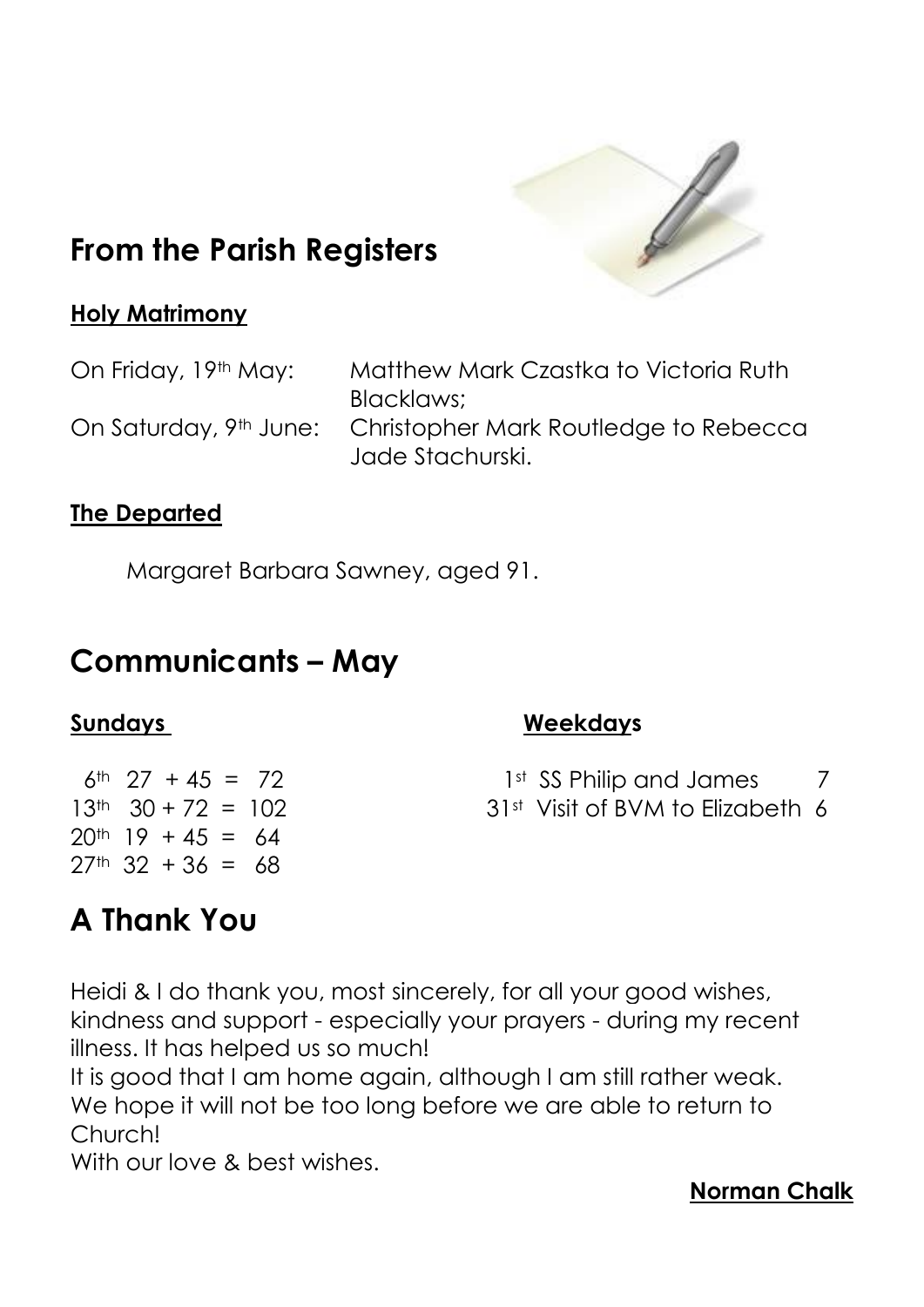

### **A night of great music from 50s to 00s**

On Saturday 15th September 2012 at The

Royal British Legion Loudwater. Tickets in advance £5 or on the door £6

### **Call Mark Sherrington on 07789 641219 or HW 444642**

For those who would like to learn a few Jive moves prior to the event (or refresh their memories) we will organise a few outings to Thursday night jive classes in the weeks running up to the evening. The planned dates are :-

12th July - 26th July - 9th August - 6th September



# **Tea Party**

There will be a tea party in aid of The Stroke Club and Rookwood Spinal Unit on 7 August in Naphill Village Hall, 2.30pm to 4.00pm. A tea with homemade cakes will be on offer for £3.50 and there will also be a gift stall and raffle.

Your support would be very welcome.

**Sheila Veysey**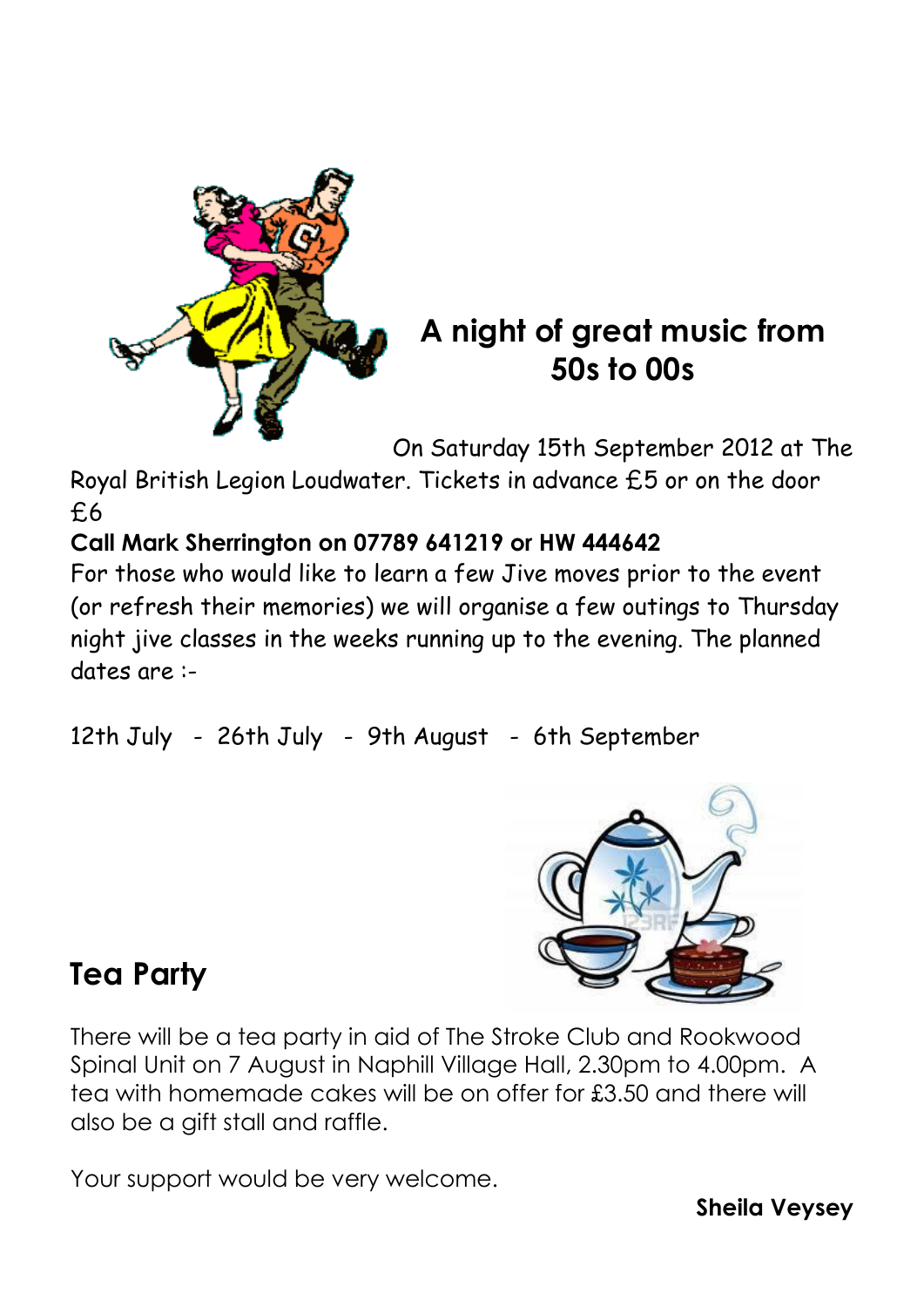### **CALENDAR FOR JULY AND AUGUST 2012**

**Art Group** meets every Tuesday from 1-4pm in Church House. **Bellringing** Practice is at 7.30pm on Tuesdays. New ringers are always welcome , please contact David Cornwall for more details. **Choir** practice is on Wednesdays at 7.45pm. If you can read music (and particularly if you are a soprano or alto) please contact Neil Brice for more information.

| Sun | 1           | <b>Fourth Sunday after Trinity</b>                           |                                                                                                                                                                                                                                                                                                                                                                                                                                                                                                 |
|-----|-------------|--------------------------------------------------------------|-------------------------------------------------------------------------------------------------------------------------------------------------------------------------------------------------------------------------------------------------------------------------------------------------------------------------------------------------------------------------------------------------------------------------------------------------------------------------------------------------|
|     |             | 8.00 amHoly Communion (Book of Common Prayer)                |                                                                                                                                                                                                                                                                                                                                                                                                                                                                                                 |
|     |             |                                                              |                                                                                                                                                                                                                                                                                                                                                                                                                                                                                                 |
|     |             |                                                              |                                                                                                                                                                                                                                                                                                                                                                                                                                                                                                 |
|     |             |                                                              |                                                                                                                                                                                                                                                                                                                                                                                                                                                                                                 |
|     |             |                                                              |                                                                                                                                                                                                                                                                                                                                                                                                                                                                                                 |
|     |             |                                                              |                                                                                                                                                                                                                                                                                                                                                                                                                                                                                                 |
|     |             | 12 noonMothers' Union Ploughman's' lunches and bring and buy |                                                                                                                                                                                                                                                                                                                                                                                                                                                                                                 |
|     |             | 8.00 pmDeanery Synod: Church                                 |                                                                                                                                                                                                                                                                                                                                                                                                                                                                                                 |
| Sat | 7           |                                                              |                                                                                                                                                                                                                                                                                                                                                                                                                                                                                                 |
|     |             |                                                              |                                                                                                                                                                                                                                                                                                                                                                                                                                                                                                 |
|     |             |                                                              |                                                                                                                                                                                                                                                                                                                                                                                                                                                                                                 |
|     |             |                                                              |                                                                                                                                                                                                                                                                                                                                                                                                                                                                                                 |
|     |             |                                                              |                                                                                                                                                                                                                                                                                                                                                                                                                                                                                                 |
|     |             | 10.45 amFamily Communion with JC club                        |                                                                                                                                                                                                                                                                                                                                                                                                                                                                                                 |
|     |             | 6.00 pmEvensong (Book of Common Prayer) (no sermon)          |                                                                                                                                                                                                                                                                                                                                                                                                                                                                                                 |
|     |             |                                                              |                                                                                                                                                                                                                                                                                                                                                                                                                                                                                                 |
| Thu | 12          | 8.00 am 24 hours of prayer for High Wycombe: Church House    |                                                                                                                                                                                                                                                                                                                                                                                                                                                                                                 |
| Sat | 14          | 1.00 pm Village Day: Village Hall and Recreation Ground      |                                                                                                                                                                                                                                                                                                                                                                                                                                                                                                 |
| Sun | 15          | <b>Sixth Sunday after Trinity</b>                            |                                                                                                                                                                                                                                                                                                                                                                                                                                                                                                 |
|     |             | 8.00 am Holy Communion (said)                                |                                                                                                                                                                                                                                                                                                                                                                                                                                                                                                 |
|     |             | 9.00 am Sung Communion                                       |                                                                                                                                                                                                                                                                                                                                                                                                                                                                                                 |
|     |             | 10.45 am Informal Family Service with JC Club                |                                                                                                                                                                                                                                                                                                                                                                                                                                                                                                 |
|     |             | 6.00 pm Evensong (Book of Common Prayer) (no sermon)         |                                                                                                                                                                                                                                                                                                                                                                                                                                                                                                 |
| Wed | 18          | 1.45 pm Tiny Tots' Service: Church                           |                                                                                                                                                                                                                                                                                                                                                                                                                                                                                                 |
| Thu | 19          | 10.30 am Friendship Morning: Church house                    |                                                                                                                                                                                                                                                                                                                                                                                                                                                                                                 |
|     |             | 8.00 pm PCC meeting: Church house                            |                                                                                                                                                                                                                                                                                                                                                                                                                                                                                                 |
| Fri | 20          | 5.00 pm Churchyard - Clean-up                                |                                                                                                                                                                                                                                                                                                                                                                                                                                                                                                 |
| Sun | 22          | <b>Mary Magdalene</b>                                        |                                                                                                                                                                                                                                                                                                                                                                                                                                                                                                 |
|     |             | 8.00 am Holy Communion (said)                                |                                                                                                                                                                                                                                                                                                                                                                                                                                                                                                 |
|     |             | 9.00 am Mattins (Book of Common Prayer)                      |                                                                                                                                                                                                                                                                                                                                                                                                                                                                                                 |
|     |             | 10.45 am Family Communion with JC club                       |                                                                                                                                                                                                                                                                                                                                                                                                                                                                                                 |
|     |             | 6.00 pm Evensong (Book of Common Prayer) (no sermon)         |                                                                                                                                                                                                                                                                                                                                                                                                                                                                                                 |
| Wed | 25          | <b>James the Apostle</b>                                     |                                                                                                                                                                                                                                                                                                                                                                                                                                                                                                 |
|     |             | 10.00 am Holy Communion: Church (30 mins)                    |                                                                                                                                                                                                                                                                                                                                                                                                                                                                                                 |
| Sun | 29          | <b>Eighth Sunday after Trinity</b>                           |                                                                                                                                                                                                                                                                                                                                                                                                                                                                                                 |
|     |             | 8.00 am Holy Communion (said)                                |                                                                                                                                                                                                                                                                                                                                                                                                                                                                                                 |
|     |             | 9.00 am Mattins (Book of Common Prayer)                      |                                                                                                                                                                                                                                                                                                                                                                                                                                                                                                 |
|     |             | 10.45 am Family Communion with JC club                       |                                                                                                                                                                                                                                                                                                                                                                                                                                                                                                 |
|     |             | 6.00 pm Evensong (Book of Common Prayer) (no sermon)         |                                                                                                                                                                                                                                                                                                                                                                                                                                                                                                 |
|     | Tues<br>Sun | 3<br>8                                                       | 9.00 amSung Communion<br>10.45 amAll Age Family Service<br>6.00 pmEvensong (Book of Common Prayer) (no sermon)<br>7.00 pmPrayer Hour: Church<br><b>Thomas the Apostle</b><br>10.00 amHoly Communion: Church (30 mins)<br>6.00 amWycombe Prayer: The Pastures Church<br>8.30 amWomen's' breakfast: Church House<br>11.15 amPiper's Corner School Leavers' Service<br><b>Fifth Sunday after Trinity</b><br>8.00 amSaid Communion<br>9.00 amMattins (Book of Common Prayer)<br>7.00 pm Prayer Hour |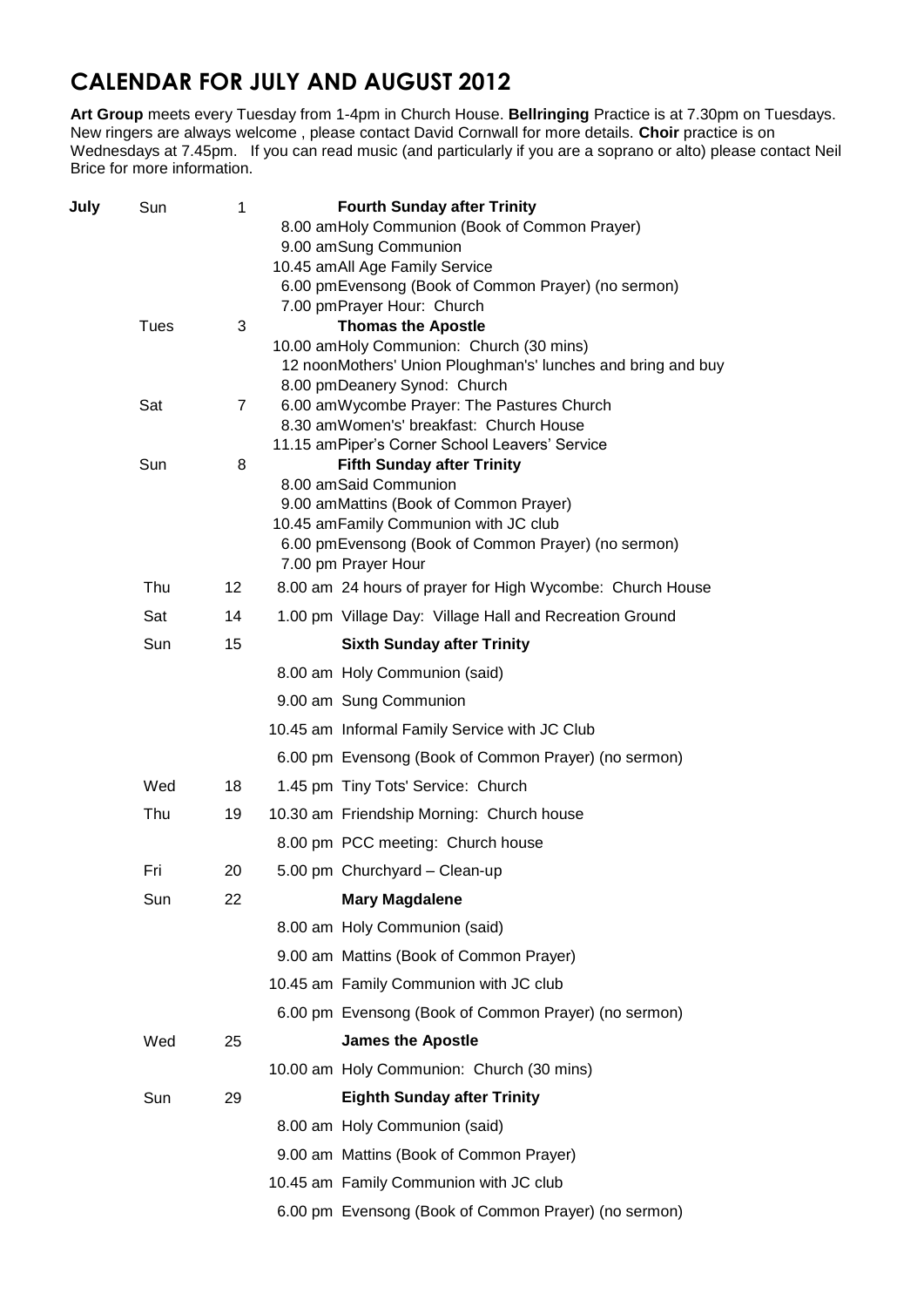| <b>August</b> Sun |     | 5  | <b>Ninth Sunday after Trinity</b>                         |
|-------------------|-----|----|-----------------------------------------------------------|
|                   |     |    | 8.00 am Said Communion                                    |
|                   |     |    | 9.00 am Mattins (Book of Common Prayer)                   |
|                   |     |    | 10.45 am Family Communion with JC club                    |
|                   |     |    | 6.00 pm Evensong (Book of Common Prayer) (no sermon)      |
|                   |     |    | 7.00 pm Prayer Hour                                       |
|                   | Mon | 6  | <b>Transfiguration of our Lord</b>                        |
|                   |     |    | 8.00 pm Sung Eucharist                                    |
|                   | Tue | 7  | 10.30 am Mothers' Union Coffee morning: Church House      |
|                   | Thu | 9  | 8.00 am 24 hours of prayer for High Wycombe: Church House |
|                   | Sun | 12 | <b>Tenth Sunday after Trinity</b>                         |
|                   |     |    | 8.00 am Said Communion                                    |
|                   |     |    | 9.00 am Mattins (Book of Common Prayer)                   |
|                   |     |    | 10.45 am Family Communion with JC club                    |
|                   |     |    | 6.00 pm Evensong (Book of Common Prayer) (no sermon)      |
|                   |     |    | 7.00 pm Prayer Hour                                       |
|                   | Wed | 15 | <b>Blessed Virgin Mary</b>                                |
|                   |     |    | 10.00 am Holy Communion: Church (30 mins)                 |
|                   |     |    | Mothers Union outing to Dorchester Abbey                  |
|                   | Thu | 16 | 10.30 am Friendship Morning: Church house                 |
|                   | Sun | 19 | <b>Eleventh Sunday after Trinity</b>                      |
|                   |     |    | 8.00 am Holy Communion (said)                             |
|                   |     |    | 9.00 am Sung Communion                                    |
|                   |     |    | 10.45 am Informal Family Service with JC Club             |
|                   |     |    | 6.00 pm Evensong (Book of Common Prayer) (no sermon)      |
|                   | Fri | 24 | <b>Bartholomew the Apostle</b>                            |
|                   |     |    | 10.00 am Holy Communion: Church (30 mins)                 |
|                   |     |    | 1.00 pm Holy Matrimony                                    |
|                   | Sun | 26 | <b>Twelfth Sunday after Trinity</b>                       |
|                   |     |    | 8.00 am Said Communion                                    |
|                   |     |    | 9.00 am Mattins (Book of Common Prayer)                   |
|                   |     |    | 10.45 am Family Communion with JC club                    |
|                   |     |    | 6.00 pm Evensong (Book of Common Prayer) (no sermon)      |
|                   |     |    | 7.00 pm Prayer Hour                                       |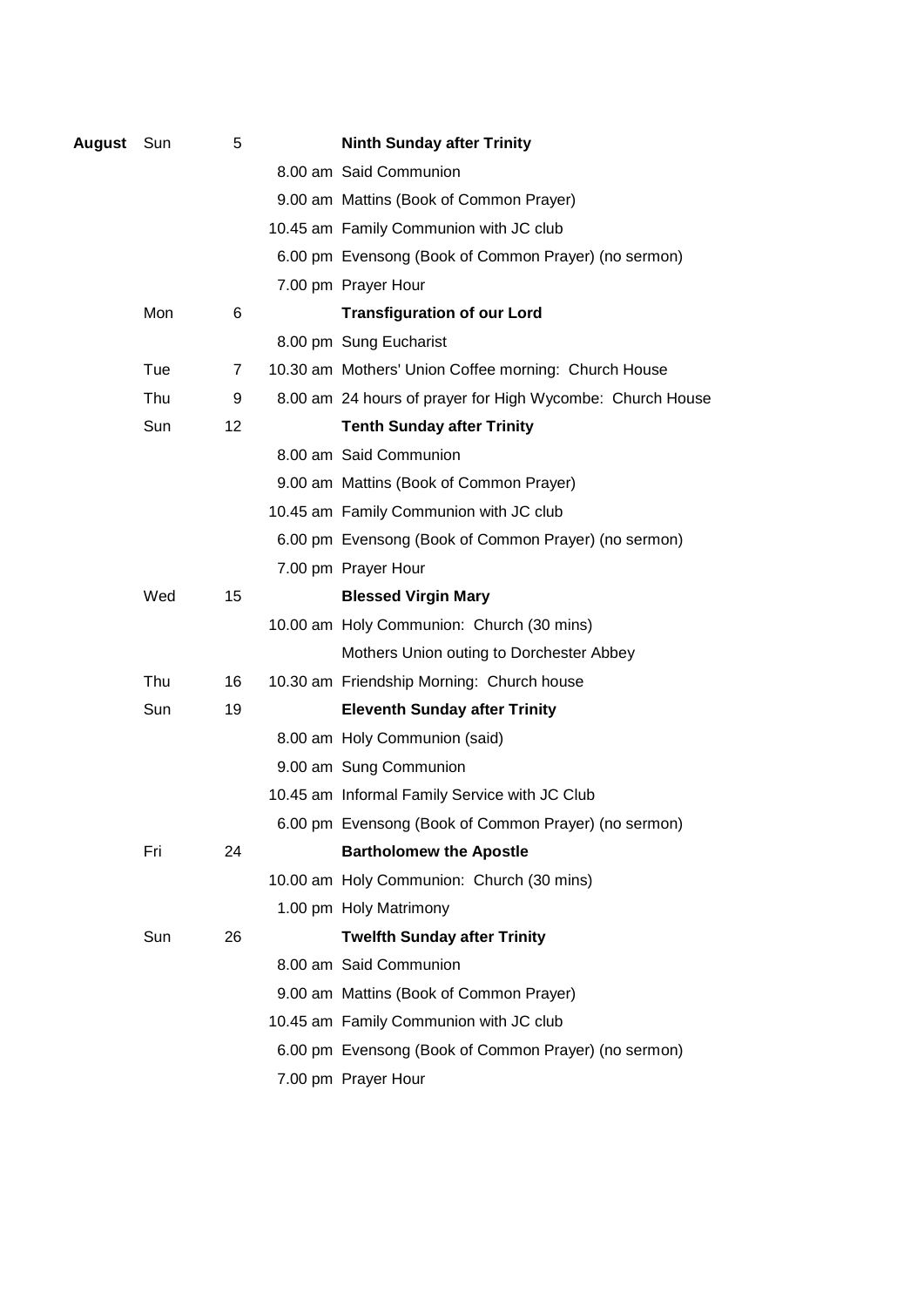# **THE DORCAS PROJECT**

Last summer the Dorcas Project ran a mini project called 'Back to School'. They offered packs of new school uniform basics to vulnerable children in primary and middle schools. They received referrals from health and social workers, children centres and probation



services. In total they gave out 75 packs and had some very positive feedback.

This year they have already started to get enquiries as to whether they are planning to run the project this summer and they have decided they will. However, they are very much aware that they will get substantially more referrals this year, taking into account the increases they have seen in all areas of Dorcas. They expect that last year's figure will double and will result in approximately 150 packs being required.

They have requested help from churches in the Wycombe area and have issued a flyer, which includes a 'Wish List'. These you will find on the table at the back of the church. Prayerfully consider if it is possible for you to contribute in any way to this very worthy cause. Anything you feel able to give can be left at the office of Holy Trinity Church on the Amersham Road; bearing in mind that their office is open mornings only. I make fairly regular trips to drop clothes in at the church, and am happy to take anything you feel able to give, to help this mini project be the success the Dorcas Project hopes it will be.

#### **Yvonne Cook (563960)**

# **A big 'Thank You'**

I would like to thank the two gentlemen who helped me with my wheel puncture on Sunday 18 May. I stood by and felt very humble as these two people, who I don't know, knelt down, jacked up my vehicle and changed the front wheel.

Also I would like to thank Rita Pulley for her concern. God bless them all.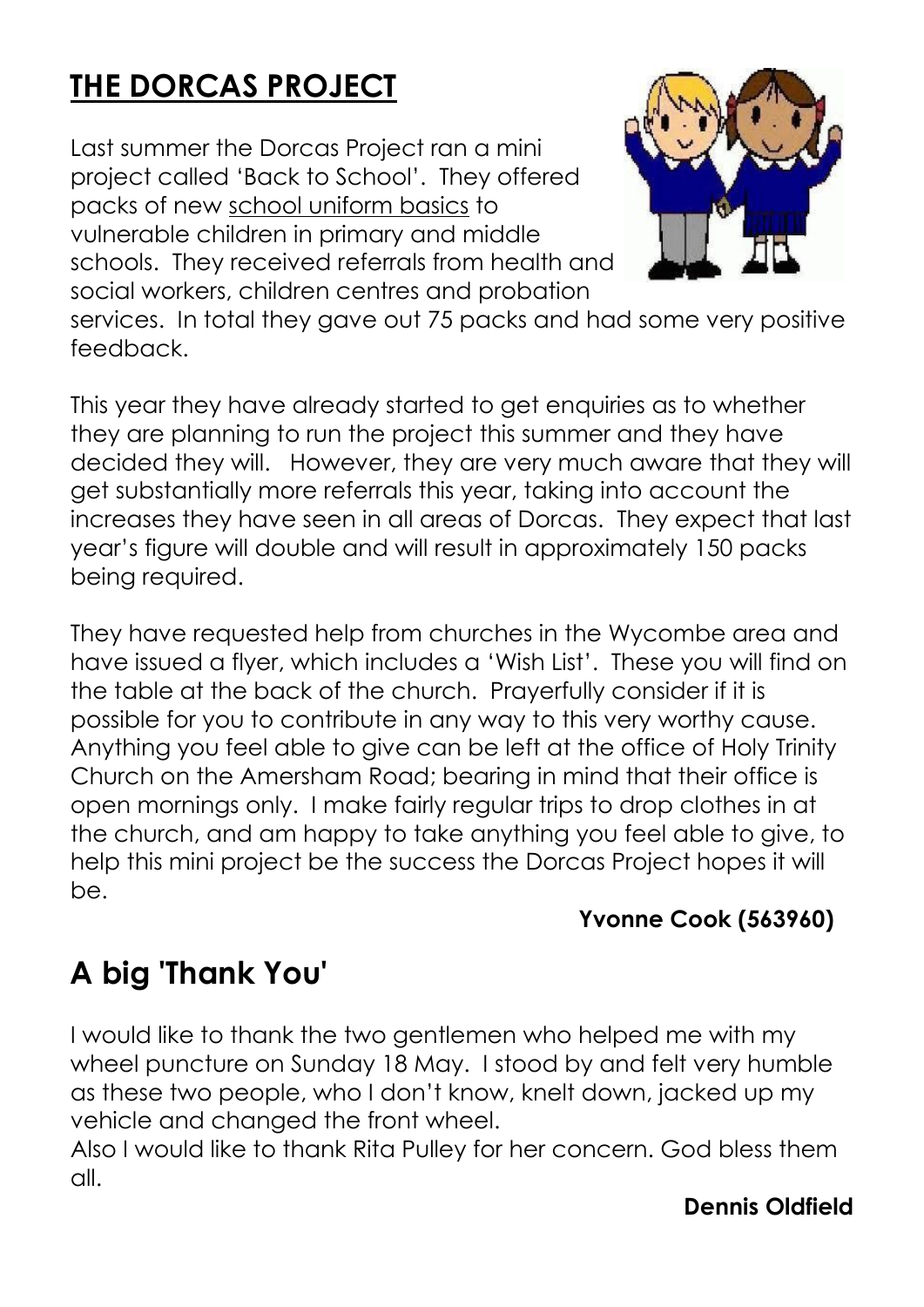#### **Duty Roster – July**

| 8.00 am Service         | <b>Servers</b>                       | <b>Sidesmen</b>                     |                                           |                                       |
|-------------------------|--------------------------------------|-------------------------------------|-------------------------------------------|---------------------------------------|
| 1st Sunday<br>1st July  | A. Cole                              | P. Hynard<br>G. Hoath               |                                           |                                       |
| 2nd Sunday<br>8th July  | A. Jaycock                           | J. Wilson<br>TBA                    |                                           |                                       |
| 3rd Sunday<br>15th July | J. Wilson                            | J. Godfrey<br><b>TBA</b>            |                                           |                                       |
| 4th Sunday<br>22nd July | A. Jaycock                           | D. Barrow<br>J. Godfrey             |                                           |                                       |
| 5th Sunday<br>29th July | A. Cole                              | R. Petty<br>M. Freeman              |                                           |                                       |
| 9.00 am Service         |                                      | <b>Servers</b>                      | <b>Sidesmen</b>                           | <b>Intercessions</b>                  |
| 1st Sunday<br>1st July  | A. Jaycock<br>A. McBarnett           | E. Sadler                           | A. Moore<br>K. Dean                       | J. Smit                               |
| 2nd Sunday<br>8th July  | N/A                                  | N/A                                 | E. Sadler                                 | N/A                                   |
| 3rd Sunday<br>15th July | A. Cole<br>R. Harris                 | E. Sadler                           | C. Tyrer                                  | L. Smit                               |
| 4th Sunday<br>22nd July | N/A                                  | N/A                                 | L. Stallwood<br>R. Stallwood              | N/A                                   |
| 5th Sunday<br>29th July | N/A                                  | N/A                                 | K. Dean<br>E. Dean                        | N/A                                   |
| 10.45 am Service        | <b>Servers</b>                       | <b>Intercessions</b>                | <b>Greeters</b>                           | <b>Coffee</b>                         |
| 1st Sunday<br>1st July  | N/A                                  | Sunday<br>School                    | A. Dean<br>C. Godfrey                     | M. Forster<br>P. Felix                |
| 2nd Sunday<br>8th July  | <b>TBA</b>                           | J. Camplisson                       | A. Dean<br>M. Dean                        | P. Felix<br>D. Walker                 |
| 3rd Sunday<br>15th July | N/A                                  | N/A                                 | <b>B.</b> Clark<br>S. Clark               | D. Walker<br>S. Devereux              |
| 4th Sunday<br>22nd July | L. Comley                            | C. Tyrer                            | P. Austin<br>C. Tyrer                     | J. Long<br>A. Long                    |
| 5th Sunday<br>29th July | TBA                                  | F. Hawkins<br>D. Hawkins            | D. Godfrey<br>J. Godfrey                  | J. Long<br>A. Long                    |
|                         | <b>Crèche</b>                        | <b>Sidesmen</b>                     | <b>Prayer Team</b>                        | JC Club                               |
| 1st Sunday<br>1st July  | E. Morley<br>L. Rippon<br>S. Clark   | Janes<br>Family                     | N/A                                       | N/A                                   |
| 2nd Sunday<br>8th July  | V. Michell<br>Z. Stamp<br>E. Telling | A. Smalley<br>J. Smalley            | A. Long<br>J. Long<br>K. Williams         | H. Byrne<br>C. Godfrey<br>J. Gazard   |
| 3rd Sunday<br>15th July | K. Brewer<br>P. Felix<br>A. Aze      | Phillips<br>Family<br>R. Pulley     | N/A                                       | N. Henshaw<br>C. Godfrey<br>J. Gazard |
| 4th Sunday<br>22nd July | J. Godfrey<br>L. Hurrell<br>N, Marsh | H/B Morley<br>T/A Aze               | K. Williams<br>N. Clarke<br><b>TBA</b>    | School<br>Holidays                    |
| 5th Sunday<br>29th July | H. Collins<br>M. Sherrington         | A. Tricker<br>J. Biggs<br>C. Powell | J. Camplisson<br>K. Williams<br>N. Clarke | School<br>Holidays                    |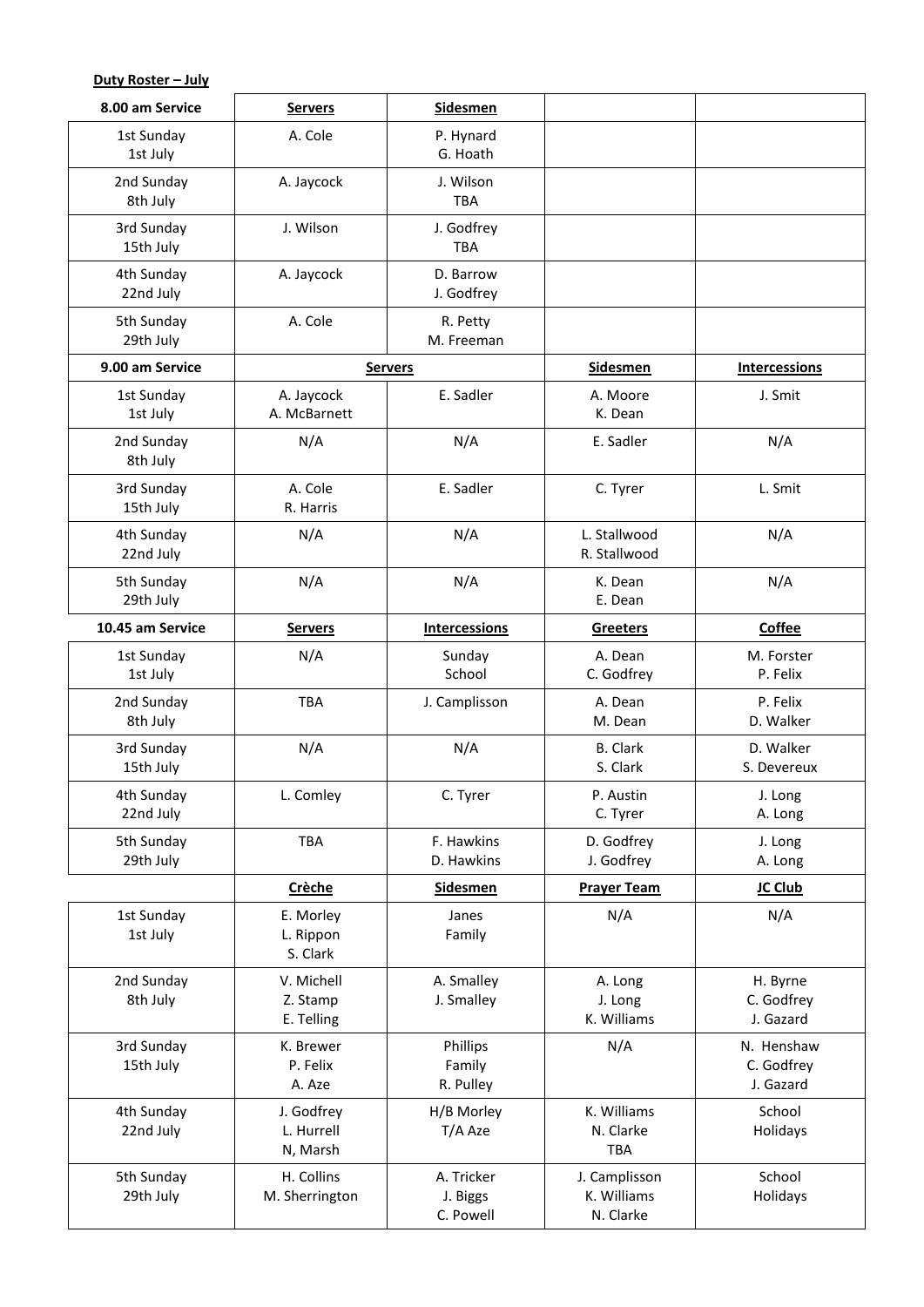#### **Duty Roster – August**

| 8.00 am Service           | <b>Servers</b>          | <b>Sidesmen</b>                 |                                           |                           |
|---------------------------|-------------------------|---------------------------------|-------------------------------------------|---------------------------|
| 1st Sunday<br>5th August  | A. Jaycock              | P. Hynard<br>G. Hoath           |                                           |                           |
| 2nd Sunday<br>12th August | A. Cole                 | J. Wilson<br><b>TBA</b>         |                                           |                           |
| 3rd Sunday<br>19th August | J. Wilson               | J. Godfrey<br><b>TBA</b>        |                                           |                           |
| 4th Sunday<br>26th August | A. Jaycock              | D. Barrow<br>J. Godfrey         |                                           |                           |
|                           |                         |                                 |                                           |                           |
| 9.00 am Service           |                         | <b>Servers</b>                  | <b>Sidesmen</b>                           | <b>Intercessions</b>      |
| 1st Sunday<br>5th August  | A. Cole<br>R. Harris    | E. Sadler                       | A. Moore<br>K. Dean                       | A. Johnson                |
| 2nd Sunday<br>12th August | N/A                     |                                 | E. Sadler                                 | N/A                       |
| 3rd Sunday<br>19th August | A. Cole<br>A. McBarnett | E. Sadler                       | C. Tyrer                                  | C. Tyrer                  |
| 4th Sunday<br>26th August | N/A                     |                                 | L. Stallwood<br>R. Stallwood              | N/A                       |
| 10.45 am Service          | <b>Servers</b>          | <b>Intercessions</b>            | <b>Greeters</b>                           | <b>Coffee</b>             |
| 1st Sunday<br>5th August  | N/A                     | J. Godfrey<br>D. Godfrey        | A. Dean<br>C. Godfrey                     | S. Devereux<br>A. Tricker |
| 2nd Sunday<br>12th August | L. Comley               | A. Long<br>J. Long              | A. Dean<br>M. Dean                        | A. Tricker<br>W. Heslop   |
| 3rd Sunday<br>19th August | N/A                     | N/A                             | B. Clark<br>S. Clark                      | W. Heslop<br>J. Barber    |
| 4th Sunday<br>26th August | <b>TBA</b>              | Y. Cook                         | P. Austin<br>C. Tyrer                     | J. Barber<br>J. Steel     |
|                           |                         |                                 |                                           |                           |
|                           | <b>Crèche</b>           | <b>Sidesmen</b>                 | <b>Prayer Team</b>                        | JC Club                   |
| 1st Sunday<br>5th August  | S. Clarke<br>A. Long    | Janes<br>Family                 | N/A                                       | School<br>Holidays        |
| 2nd Sunday<br>12th August | S. Brown<br>V. Michell  | A. Smalley<br>J. Smalley        | D. Godfrey<br>J. Godfrey<br>J. Camplisson | School<br>Holidays        |
| 3rd Sunday<br>19th August | E. Morley<br>A. Smalley | Phillips<br>Family<br>R. Pulley | N/A                                       | School<br>Holidays        |
| 4th Sunday<br>26th August | P. Felix<br>J. Lomas    | H/B Morley<br>T/A Aze           | A. Long<br>J. Long<br>N. Clarke           | School<br>Holidays        |
|                           |                         |                                 |                                           |                           |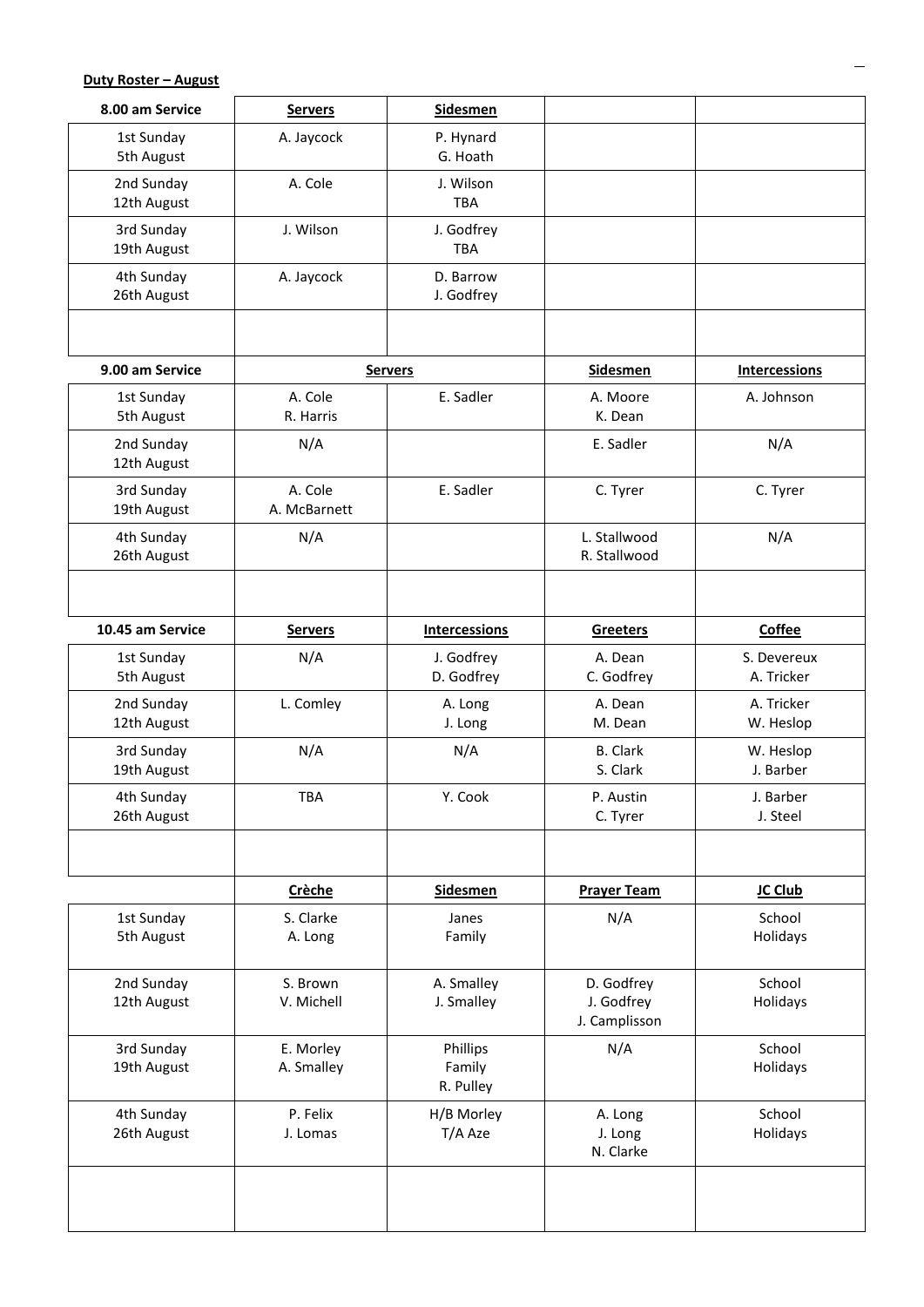### **Lectionary**

For a trial period the Lectionary will not be published in *Outlook.* Arthur Johnson will produce and print the Lectionary and distribute it by the 20<sup>th</sup> of each month to those who will be reading and also to anyone who wishes to have a copy. It will also be displayed on various noticeboards.

**Editors**

# **Meetings and Organisations**

| House groups                      | Weekdays                    | See weekly notice<br>sheet for details           |  |
|-----------------------------------|-----------------------------|--------------------------------------------------|--|
| CYFA (School<br>Years $10+$       | 8.00pm alternate<br>Sundays | <b>Contact Mike Dean</b><br>(463376) for details |  |
| D-CYFA (School<br>Years $7 - 9$ ) | once per Half Term          | <b>Contact Anne Dean</b><br>(463376) for details |  |

## **September 2012 Issue of** *Outlook*

*Outlook* is published on 28th of each month, except July and December. The Editors for the September issue are Chris and Jane Tyrer. Items for inclusion should reach the Editor by email at:

[mag@hughendenparishchurch.org.uk](mailto:mag@hughendenparishchurch.org.uk)

Hand-written articles should be delivered or posted to **Helen Byrne** at **67 Friars Gardens, Hughenden Valley, all contributions to be by 15th** August, please.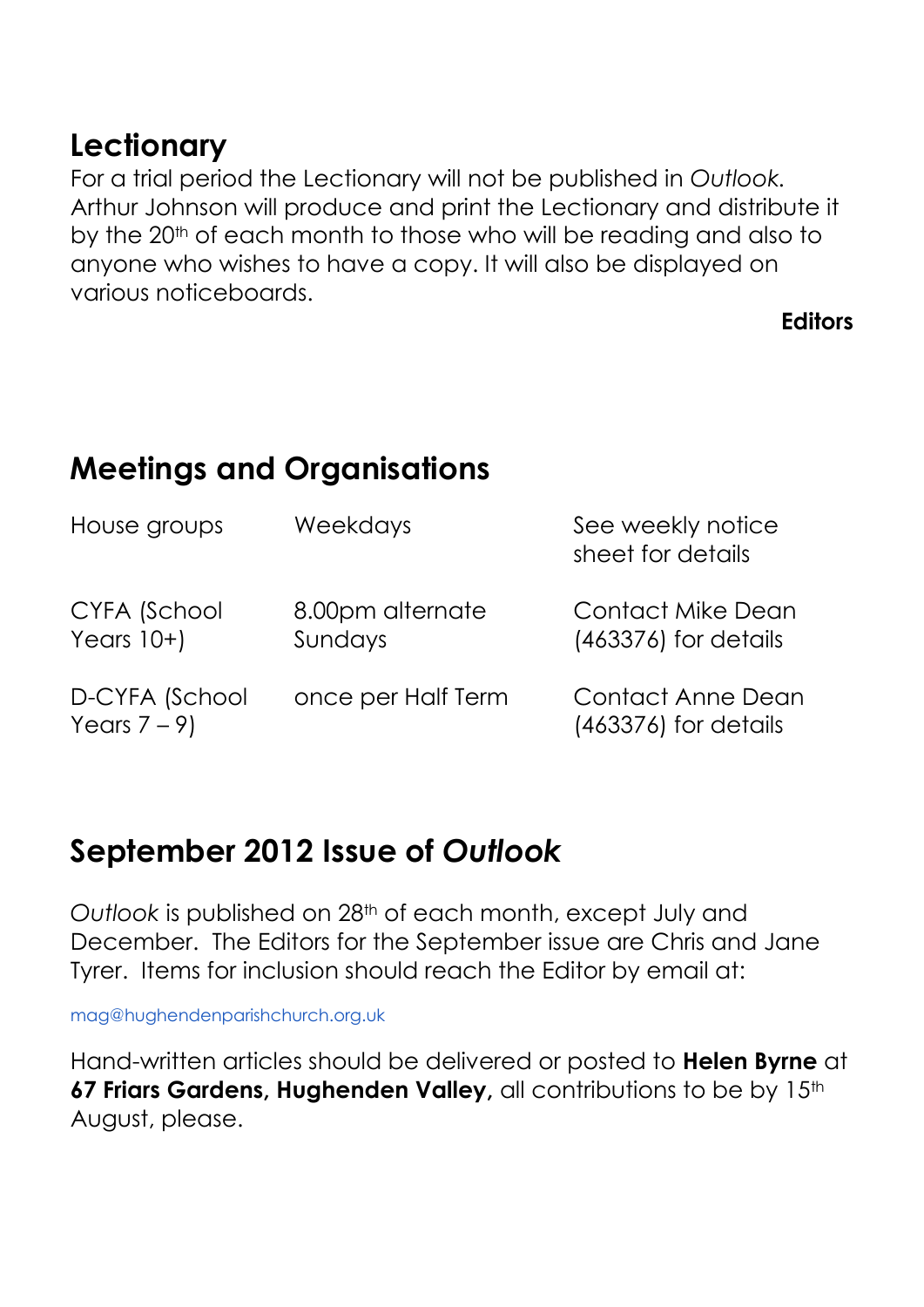|  |  |  |  |  | Who's Who at St Michael & All Angels |
|--|--|--|--|--|--------------------------------------|
|--|--|--|--|--|--------------------------------------|

| <b>VICAR AND AREA DEAN OF WYCOMBE</b>        | The Rev'd Simon Cronk   | 563439       |
|----------------------------------------------|-------------------------|--------------|
| <b>NON STIPENDIARY PRIEST</b>                | The Rev'd Fred Friend   | 563168       |
| <b>CURATE</b>                                | The Rev'd Helen Peters  | 716772       |
| <b>CHURCHWARDENS</b>                         | <b>Brian Clark</b>      | 562801       |
| <b>PARISH CLERK &amp; VERGER</b>             | Arthur Johnson          | 521471       |
| <b>PARISH ADMINISTRATOR</b>                  | Lin Smit                | 462094       |
| <b>CHURCH NOTICES/WEBSITE</b>                | <b>Ben Brice</b>        | 445899       |
| <b>PCC LAY VICE CHAIRMAN</b>                 | Anne Dean               | 463376       |
| <b>PCC SECRETARY</b>                         | Penny Austin            | 529596       |
| PCC ASSISTANT SECRETARY                      | Anne Dean               | 463376       |
| <b>PCC TREASURER</b>                         | Ian Faulkner            | 07795 823914 |
| <b>PCC ASSISTANT TREASURER</b>               | David Cornwall          | 714718       |
| <b>PLANNED GIVING SECRETARY</b>              | David Cornwall          | 714718       |
| <b>TASK GROUP LEADERS:</b><br><b>WORSHIP</b> | The Rev'd Simon Cronk   | 563439       |
| PASTORAL SUPPORT                             | Anne Dean               | 463376       |
| <b>YOUTH</b>                                 | Mike Dean               | 463376       |
| <b>MISSION</b>                               | Christopher Tyrer       | 01844 344650 |
| <b>OUTREACH &amp; SOCIAL</b>                 | <b>Frank Hawkins</b>    | 565050       |
| <b>ALPHA COURSE - ADMINISTRATOR</b>          | Diane Hawkins           | 565050       |
| <b>ELECTORAL ROLL OFFICER</b>                | David Cornwall          | 714718       |
| <b>DEANERY SYNOD REPRESENTATIVES</b>         | Arthur Johnson          | 521471       |
| <b>ORGANIST AND CHOIRMASTER</b>              | <b>Neil Brice</b>       | 445899       |
| <b>WORSHIP LEADER</b>                        | <b>Tony Sackville</b>   | 446035       |
| AV AND SOUND SYSTEM                          | <b>Frank Hawkins</b>    | 565050       |
| <b>SERVERS</b>                               | Andrew Cole             | 442191       |
| <b>MOTHERS' UNION</b>                        | Barbara Willson         | 713770       |
| <b>CAPTAIN OF BELLRINGERS</b>                | David Cornwall          | 714718       |
| <b>VALLEY WIVES</b>                          | <b>Jill Graves</b>      | 563813       |
| <b>CRECHE ROTA</b>                           | Jane Lomas              | 563629       |
| <b>CHRISTIANS IN THE COMMUNITY</b>           | Norma Clarke            | 563116       |
| <b>FRIENDSHIP MORNING</b>                    | Judith Camplisson       | 565108       |
| <b>CHURCH HOUSE TEAS BOOKINGS</b>            | Lin Smit                | 462094       |
| <b>CHURCH COFFEE ROTA</b>                    | Sylvia Clark            | 562801       |
| <b>CHURCH FLOWERS</b>                        | Jean Godfrey            | 522198       |
| <b>CHURCH BOOKSTALL</b>                      | <b>Elaine Morley</b>    | 562714       |
| <b>CHURCH HOUSE BOOKINGS</b>                 | Parish Administrator    | 462094       |
| <b>HUGHENDEN VILLAGE HALL</b>                | <b>Christine Powell</b> | 565942       |
| <b>NAPHILL VILLAGE HALL</b>                  | Norma Clark             | 563116       |
| <b>OUTLOOK MAGAZINE EDITORS</b>              | Sylvia Clark            | 562801       |
| <b>MAGAZINE PRINTING</b>                     | Norman Pulley & Team    | 563470       |
| <b>MAGAZINE DISTRIBUTION</b>                 | Hilary Farrar-Hockley   | 528236       |